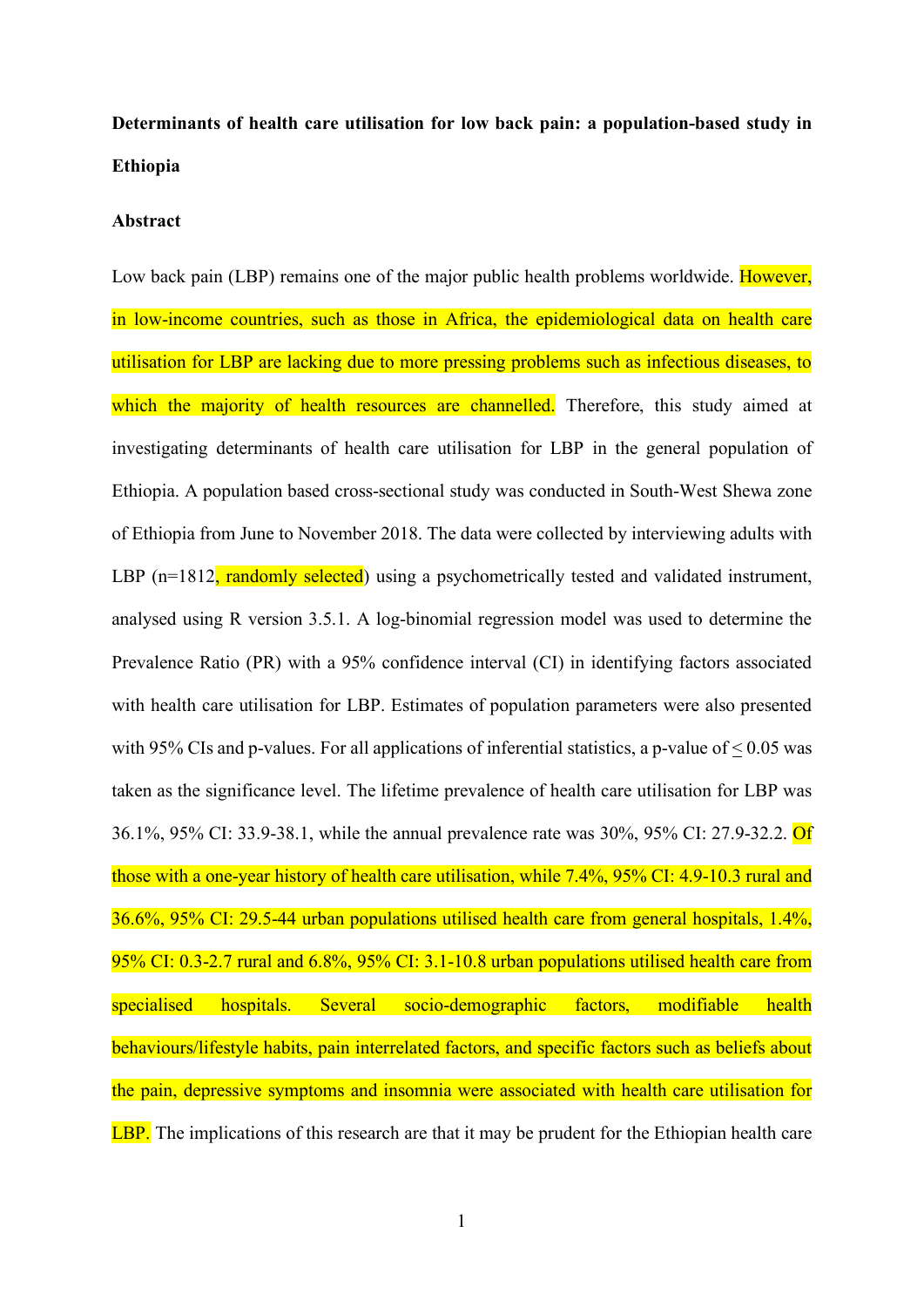policy makers to develop the necessary strategies to meet the health needs of both urban and rural populations with LBP.

# Keywords: Low back pain; Health care utilisation; Determinants; Population-based; Crosssectional study

### **What is known about this topic?**

- LBP is a major public health problem, being highly prevalent and the leading cause of years lived with disability all over the world.
- Efforts to use primary prevention have only limited potential. Early diagnosis and treatment may help to minimise the long-term negative impact of LBP including excessive costs and poor health outcomes.

### **What this paper adds?**

- While the majority of rural population contacted health centres, a significant number of the urban population contacted general hospitals to get the required health care for their pain. This variation in the point of health care contact demonstrates potential urban-rural disparities to access better health services.
- The most decisive factors explaining the variations in health care utilisation for LBP were identified.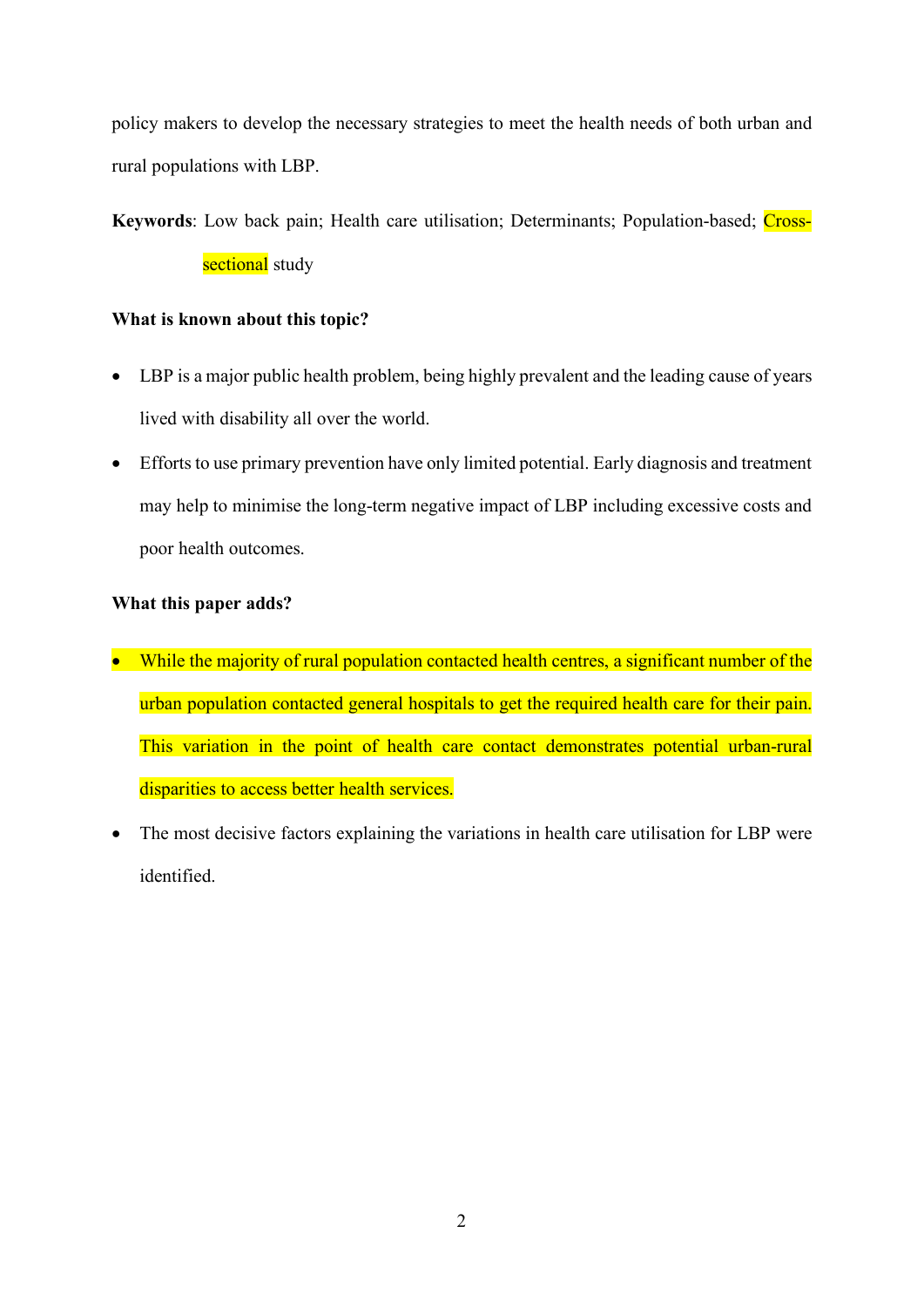#### **Introduction**

Low back pain (LBP) is one of the most prevalent public health problems globally (Bart et al., 2010; Hoy et al., 2010; Hoy et al., 2012). According to (Hoy et al., 2012), the global point, one-month and annual prevalence of LBP are 11.9%, 23.2% and 38%, respectively. LBP affects individuals of all age groups (Hartvigsen et al., 2018; Major-Helsloot et al., 2014), and is the leading reason for reduced activity levels, premature disability and early retirement, resulting in a significant loss of productivity at work (Gore et al., 2012). The contribution of LBP to economic crises for employers through decreased productivity and increased costs of unworked days, and the payment of health insurance and disability compensation is also substantial (Wynne-Jones et al., 2008). The literature further demonstrates that LBP is one of the main reasons for health care provider consultation, hospitalisation, surgical procedure, implantation service, and medication, and is associated with a considerable economic and social consequences (Wynne-Jones et al., 2008; Deyo et al., 2009). This also has far reaching implications in terms of the billions of dollars incurred in medical expenditure every year globally (Wieser et al., 2011; Maher et al., 2017).

When measured as years of productive life lost due to disability (YLDs), LBP is the leading contributor to global burden of disease while it ranks sixth when measured as disability adjusted life years(DALYs) (Vos et al., 2013; Hoy et al., 2014; Murray et al., 2012). Moreover, evidence demonstrates that both the prevalence and DALYs caused by LBP increase over time (Hoy et al., 2014). For example, from 2005 to 2015, the global prevalence of chronic LBP has increased by 17.3% (Hurwitz et al., 2018). Similarly, DALYs caused by LBP alone increased from 58.2 million in 1990 to 83 million in 2010 (Hoy et al., 2014).

Several risk factors including personal and environmental factors were also documented to influence both the onset and the natural course of LBP (Hoy et al., 2010). In particular, lower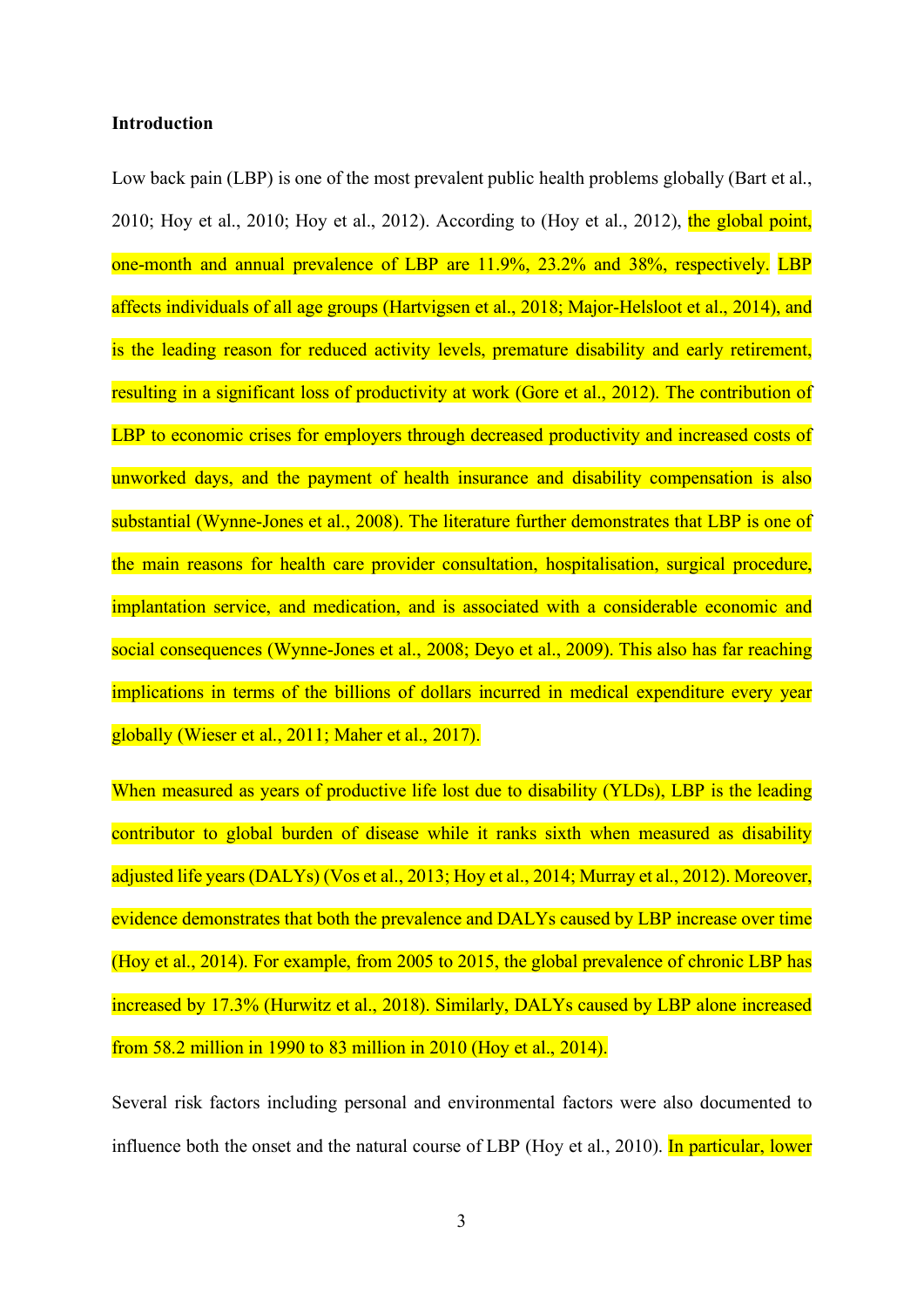educational status, being female, lower wealth, daily computer use for more than two hours, smoking, stress, anxiety, depression, comorbidity, job dissatisfaction, and lack of social support at workplace were documented as factors associated with a higher prevalence of LBP (Hoy et al., 2010; Dunn et al., 2013; Williams et al., 2015; Maher et al., 2017). Moreover, the risk of experiencing LBP is argued to develop at an early age due to unhealthy behaviours including obesity and weight gain in early childhood, which have also been shown to have a strong association with the later occurrence of LBP (Janke et al., 2007). Thus, given that the causation of LBP is multifactorial, the application of primary prevention has only limited potential (Balagué et al., 2012). Alternatively, appropriate and timely care seeking for LBP in its early phase can minimise the long-term negative impact of pain (Traeger et al., 2015; Froud et al., 2014). However, a comprehensive review of the literature showed that little is known about health care utilisation for LBP and its determinant factors (Beyera et al., 2019a). The same authors argued that because the little available evidence is skewed to high-income countries, there is a lack of data about health care utilisation for BP in low- and middle-income countries. Moreover, due to more pressing problems such as HIV/AIDS and other infectious diseases, the limited health resources in Africa are channelled there, rather than musculoskeletal disorders such as LBP (Hoy et al., 2012; Morris et al., 2018). Therefore, the aim of this study was to investigate determinants of health care utilisation for LBP in the general population of Ethiopia.

#### **Methods**

#### **Study design and setting**

A population based cross-sectional study was conducted in June-November 2018 in South-West Shewa zone of Oromia Regional State, Ethiopia. The zone is located in central Ethiopia. This zone has an estimated 1,341,702 population, 50.3% males and 49.7% females, 2 general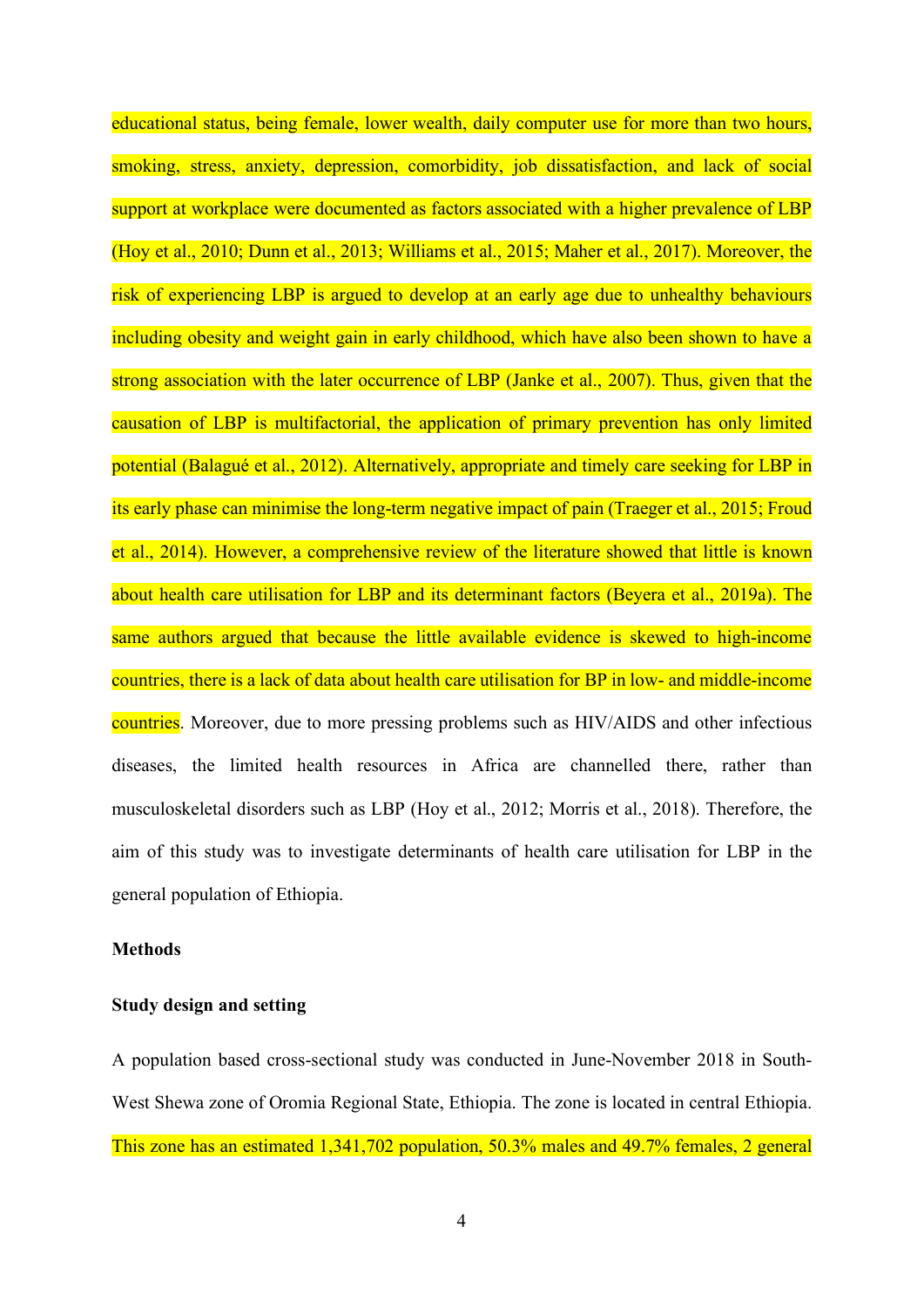hospitals, 3 primary hospitals, 54 health centres, 83 private clinics, 242 health posts, and 24 drug stores. The nearest specialised hospital is in Addis Ababa, the capital of the country.

#### **Study sample and sampling procedure**

The sample size for the study was calculated using a single population proportion formula. The expected prevalence of health care utilisation for LBP (P=50%) was considered due to the absence of a previous study. With 95% level of confidence, 4% margin of error, 3 design effect, and 10% non-response, 1981 adults with LBP were estimated to be included in the study.

A multistage sampling technique was used to select the study participants. After the districts were stratified into urban and rural settings, three districts (one urban and two rural districts) were selected as used by Cohen et al. (2007). From each of the three selected districts, two kebeles (wards) were then drawn randomly using the OpenEpi Random number generator (Dean et al., 2013), giving a total of six kebeles in the study. The households within the selected kebeles were then identified proportionately using a systematic random sampling method. That is, to ensure representativeness of the sample population, the number of households selected from each kebele was determined based on the total number of households found in each kebele.

#### **Inclusion criteria**

All adults (>18 years) with LBP and living in private houses were included in the study.

#### **Exclusion criteria**

Individuals with LBP who could not represent the general population (for example, institutionalised persons) and individuals who could not give their responses were excluded.

**Data collection instrument and procedure**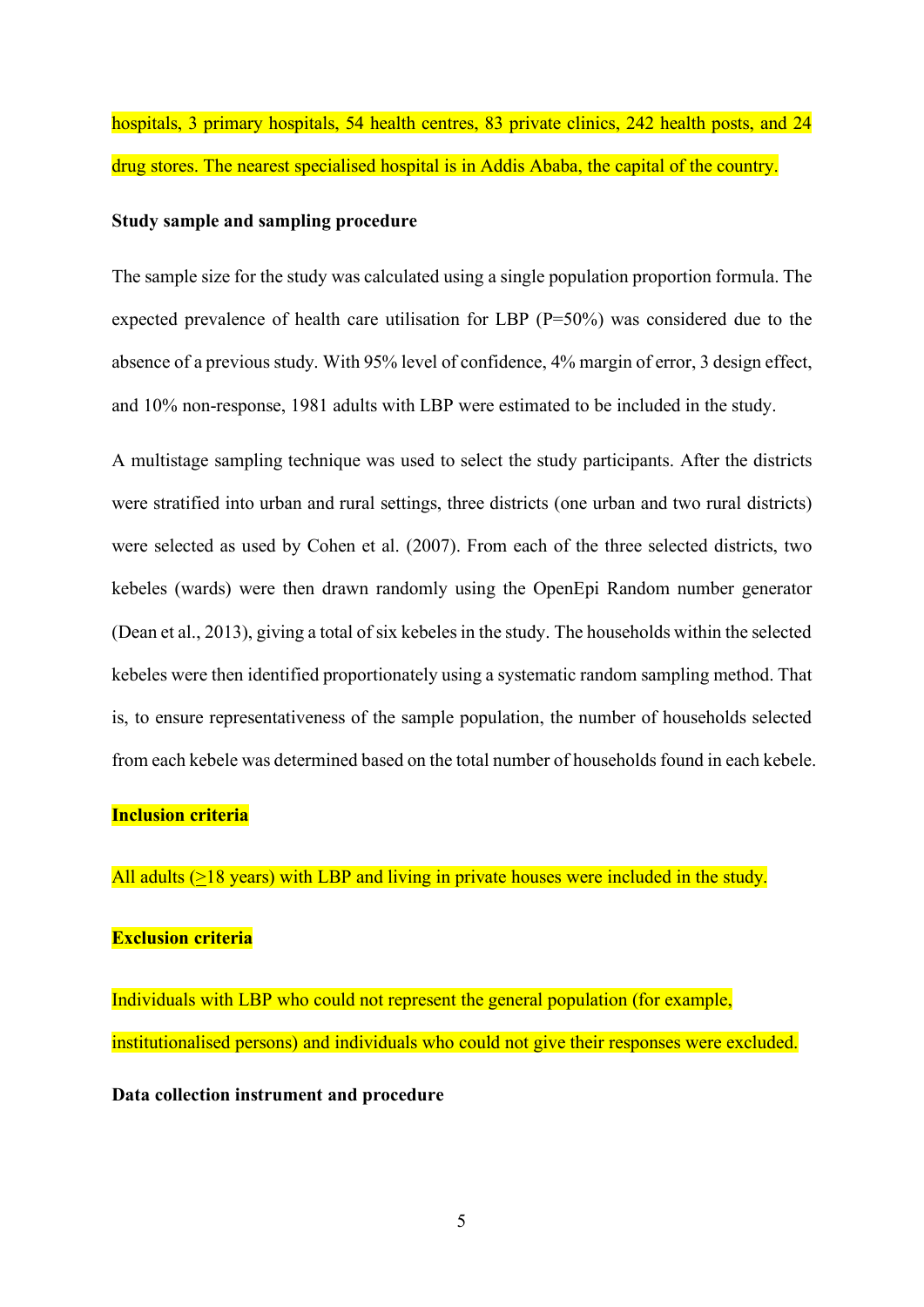The data were collected using an instrument that was developed and validated for this study. The overall psychometric properties of the instrument were shown to be good. The development and validation of the instrument are described in detail elsewhere (Beyera et al., 2019b). The data were collected by graduates with a first degree in health and/or related field (n=12) through interview technique using the Oromo language version of the instrument. In identifying cases with LBP, the individuals were directed to a picture of a person with a shaded area defining the low back region and were asked whether they had pain lasting more than one day in that region. Individuals were defined as having LBP and invited to be included in the study if they reported that they had pain in the specified body region. In each of the selected households, only one adult with LBP was interviewed. Whenever more than one eligible respondent was found in the selected household, only one respondent was chosen by lottery method. With this method, each of the individuals with LBP was assigned a unique number, which was placed in a bowl and one number was drawn at random. When there was no eligible respondent in the selected household, the next household was visited.

#### **Data quality management**

To maintain the quality of the data, training was given to the data collectors using a predeveloped training manual before data collection. Completed questionnaires were checked for missing data and immediate action was taken in cases where there were missed questions and/or other errors. To minimise errors during data entry, a data entry template was programmed using check codes in Epi-Info version 7.0. After the data entry was completed, accuracy was checked against the raw data and the necessary corrections were made before the analyses.

#### **Operational definitions**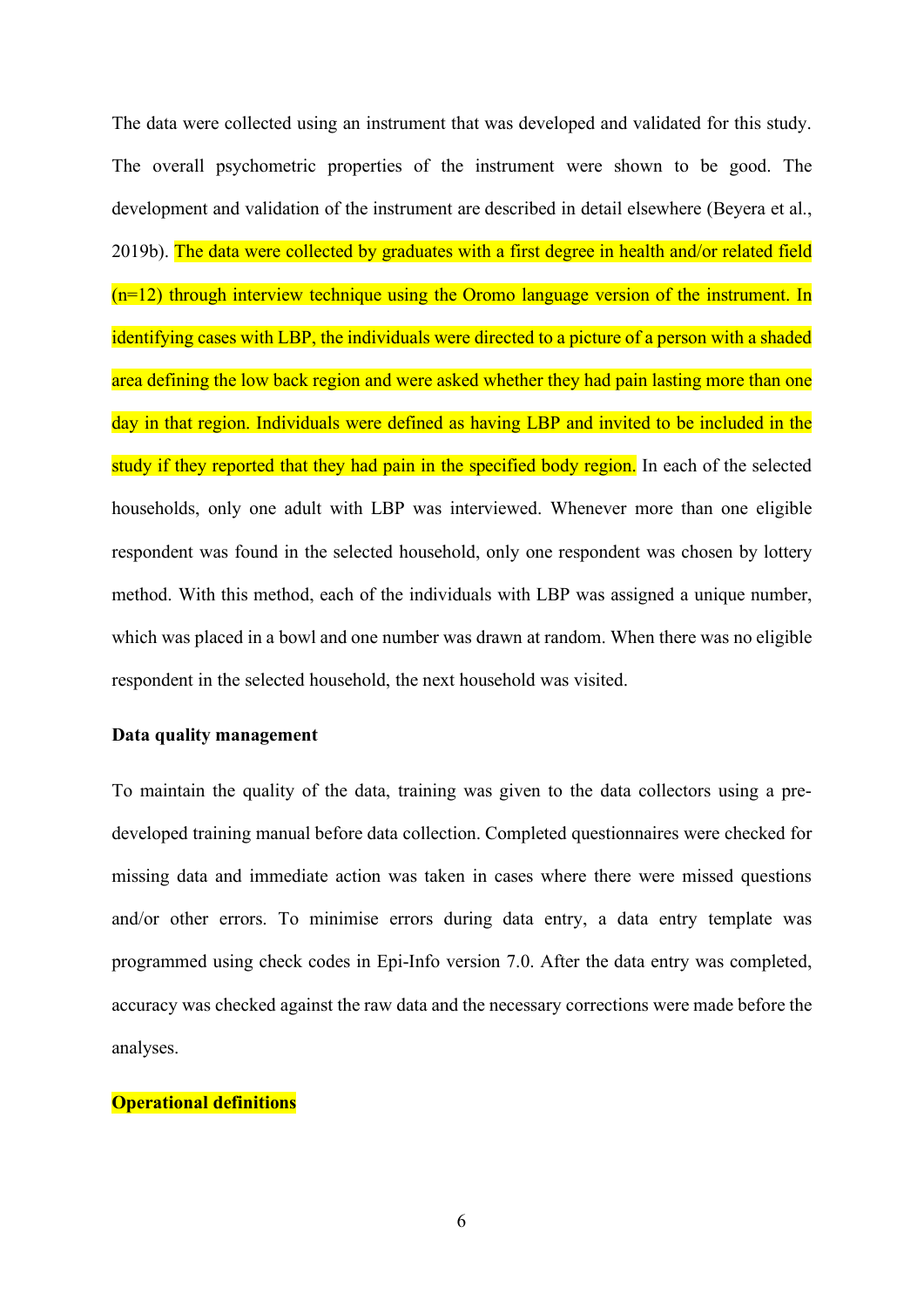In this study, LBP was defined as pain localised below the line of the 12th rib and above the inferior gluteal folds lasting more than one day (Hoy et al., 2012). LBP is often classified as acute (lasts < 4 weeks), subacute (lasts 4-12 weeks) and chronic (lasts > 12 weeks) (Furlan et al., 2009; Ramond-Roquin et al., 2015). In addition, health care utilisation was conceptualised as a consultation, or a series of consultations for LBP (de Vet et al., 2002). Pain intensity was measured on an 10-point Numerical Rating Scale (NRS) and defined as mild, moderate and severe pain for ratings of 1-3, 4-6 and 7-10 (Jones et al., 2007), respectively. Beliefs about LBP were measured with a five item Likert-scale, with responses ranging from strongly agree to strongly disagree. Optimistic individuals with a score above the mean were classified as having positive beliefs, while those who scored below the mean score were classified as having negative beliefs about the pain. Depressive symptoms were assessed with four-items as recommended by (Deyo et al., 2014), with four response options (never=0, seldom=1 sometimes=2, several times=3), totalling a maximum of 12-points. Individuals who scored 0- 4, 5-6, and 7-12 points were defined as normal, borderline cases, and cases, respectively. Insomnia was assessed with four items 'difficulty falling asleep at night', 'waking up too early and not getting back to sleep', 'waking up repeatedly during the night' and 'sleepiness during the day' in the preceding year, each with four response options: never, seldom, sometimes and several times. As in the literature (Sivertsen et al., 2012), those who answered "sometimes" or "several times" to the last item, and to at least one of the first three items, were classified as having insomnia.

#### **Statistical analyses**

The data were analysed using R version 3.5.1. In a cross-sectional study with a rare outcome, the odds ratio obtained from logistic regression model is a good estimate of the risk ratio (Bastos et al., 2015). However, when logistic regression is modelled for common events, the estimated odds ratio is not close to the risk ratio and will be further from the null. This shows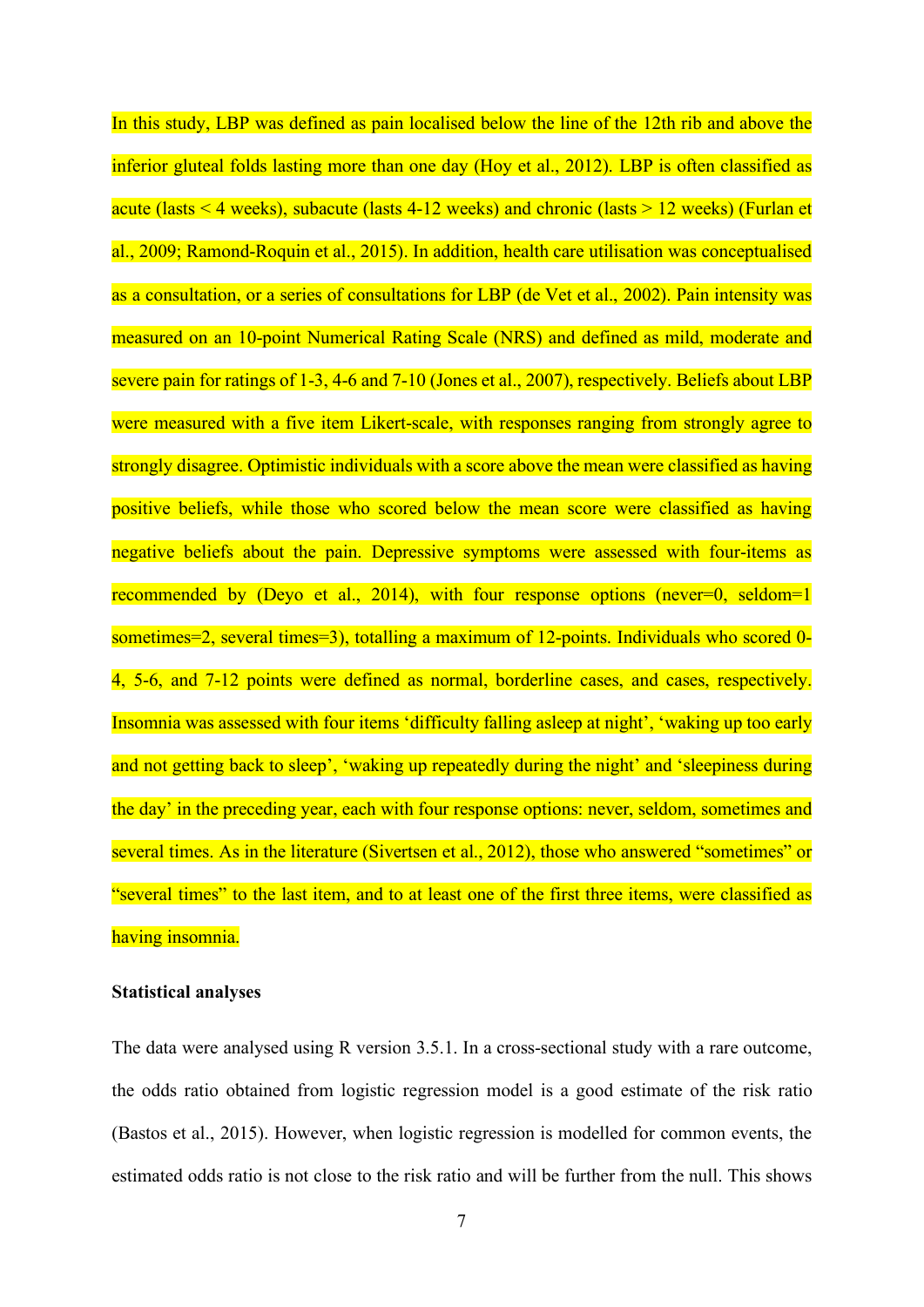that logistic regression model improperly overestimates the prevalence odds ratio of common events and may be misleading (Bastos et al., 2015). One of the options to avoid the inflation of the association that the logistic regression model may yield, and to obtain an unbiased estimate of association, is to model the data using log-binomial regression (Coutinho et al., 2008; McNutt et al., 2003). Therefore, given that a cross-sectional study design was used in this study and health care utilisation in people with LBP is not a rare event, log-binomial regression model was used to compute the Prevalence Ratio (PR) with a 95% confidence interval (CI) in identifying factors associated with a one-year history of health care utilisation for LBP. Estimates of population parameters were also presented with 95% CIs and p-values. For all applications of inferential statistics, a p-value of  $\leq 0.05$  was taken as the significance level.

#### **Ethical approval**

Ethical approval for this study was obtained from the Human Research Ethics Committee (Tasmania) Network, ethics reference number H0017128. Approval for data collection was obtained from Oromia Regional State Health Bureau, South-West Shewa Zone Health Office, and Health Officials of the selected districts. Verbal informed consent was also obtained from all study participants. Participation in the study was voluntary and confidentiality maintained at all times.

#### **Results**

#### **Socio-demographic characteristics of the study participants**

Of the total 1981 selected adults with LBP, 1812 participated in the study, forming a response rate of 91.5%. More than half (54.3%) of the participants were rural inhabitants and 828 (45.7%) were females. Participants' ages ranged from 18 to 97 years with a median (interquartile range [IQR]) 38 (30-50) years (Table 1).

### **Health care utilisation characteristics of people with LBP**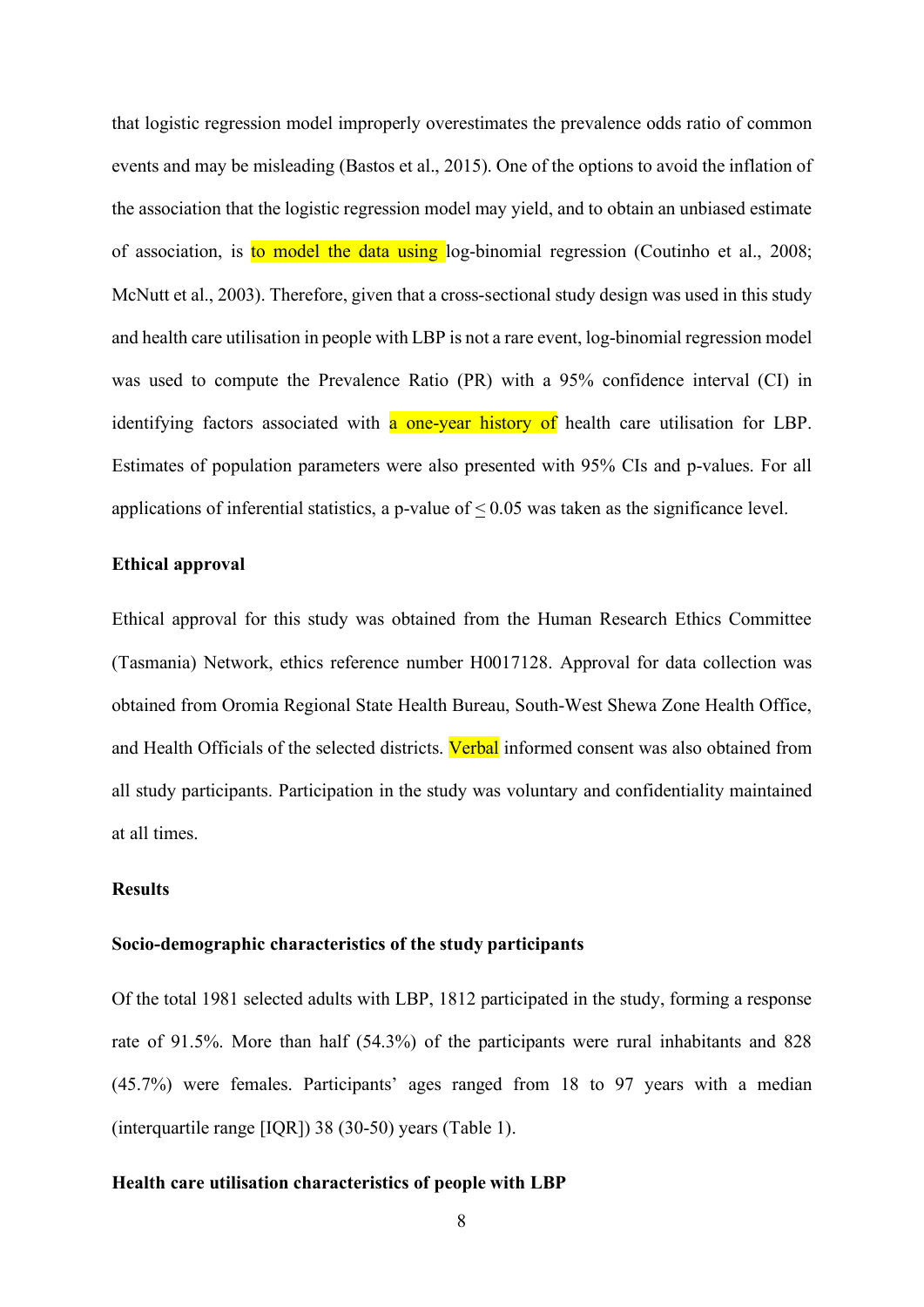The lifetime prevalence of health care utilisation for LBP was 36.1%, 95% CI: 33.9-38.1 while the annual prevalence rate was 30%, 95% CI: 27.9-32.2 (Table 2). Of those who reported a one-year history of health care utilisation, 206 (37.4%), 203 (37.4%), 102 (18.8%) and 32 (6%) utilised the care once, twice, three times and more than three times, respectively. The most common type of health facilities that provided health care services for people with LBP were health centres (47.7%) (Figure 1). The majority (64.8%) of the rural residents utilised health care from health centres while most (36.6%) of the urban residents utilised health care from general hospitals to optimise their pain (Figure 2). Injection of medications (77.2%) was found to be the most common treatment (Figure 3).

The majority 875 (69%) of the participants without a lifetime history of health care utilisation for LBP could not justify the cost. The remaining 202 (15.9%) and 192 (15.1%), respectively, specified that the facility was too far away and other reasons including that the pain was inconsequential and did not require treatment. Utilisation of alternative medicines such as massage by traditional healers, holy water and cupping was reported by 145 (8%), 31 (1.7%) and 67 (3.7%) of the participants, respectively.

#### **Socio-demographic factors and lifestyle habits influencing health care utilisation for LBP**

Using log-binomial regression analysis, several socio-demographic factors and lifestyle habits affecting health care utilisation for LBP were identified. A statistically significant association was observed between participants' age and health care utilisation. The adjusted prevalence ratio of health care utilisation increased as age group increased from 18-29 years (30-39 years, APR=1.54, 95% CI: 1.22-1.97; 40-49 years, APR=1.80, 95% CI: 1.41-2.32; >50 years, APR=2.42, 95% CI: 1.93-3.07). The test for trend (p<0.001) also verified that the association between age and health care utilisation for LBP was dose-dependent. When adjusted for educational status and age, the association of participants' gender with health care utilisation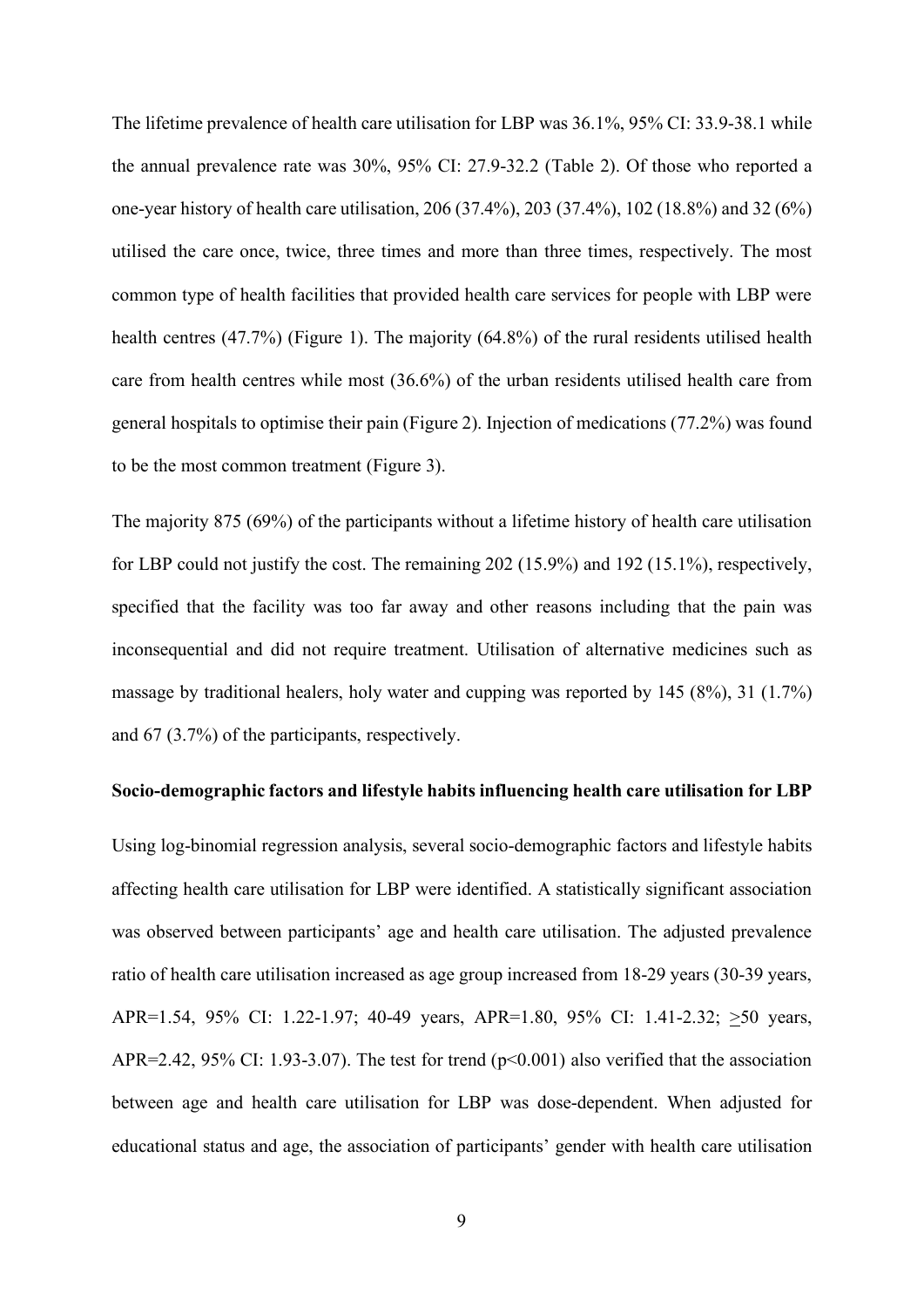was not statistically significant (female, APR=0.92, 95% CI: 0.79-1.06). In contrast, a statistically significant association was observed between educational level and health care utilisation. Compared with participants who never attended formal education, participants who attended elementary school (APR=1.40, 95% CI: 1.14-1.75), secondary school (APR=1.50, 95 CI: 1.17-1.92) and who graduated first degree or above (APR=1.68, 95% CI: 1.31-2.16) reported higher prevalence of health care utilisation. The prevalence ratio of health care utilisation was significantly higher in the rural (APR=1.69, 95% CI: 1.44-1.99) than the urban residents. In terms of marital status, only those married participants (APR=1.43, 95% CI: 1.10- 1.90) showed a statistically significant association with health care utilisation for LBP when compared with never married participants. Participants living alone were 26% less likely to utilise health care for their LBP (APR=0.74, 95%, CI: 0.54-0.97) than those living with their nuclear families.

Lifestyle habits including smoking, alcohol consumption and khat (a plant with leaves and stem tips which are chewed for their stimulating effect) chewing were fitted together into the logbinomial model to control for possible effects of confounders. The results showed that the prevalence of health care utilisation was 26% lower in former smokers than current smokers (APR=0.74, 95% CI: 0.55-0.99). Likewise, former alcohol consumers were 32% less likely to utilise health care than current alcohol consumers (APR=0.68, 95% CI: 0.59-0.78). However, there was no statistically significant association between khat chewing and health care utilisation (Table 3).

# **Beliefs about the pain, pain and general health related factors influencing health care utilisation for LBP**

When adjusted for pain duration and pain intensity, individuals with negative beliefs about LBP were 1.72 times more likely to use health care for their pain (APR=1.72, 95% CI: 1.48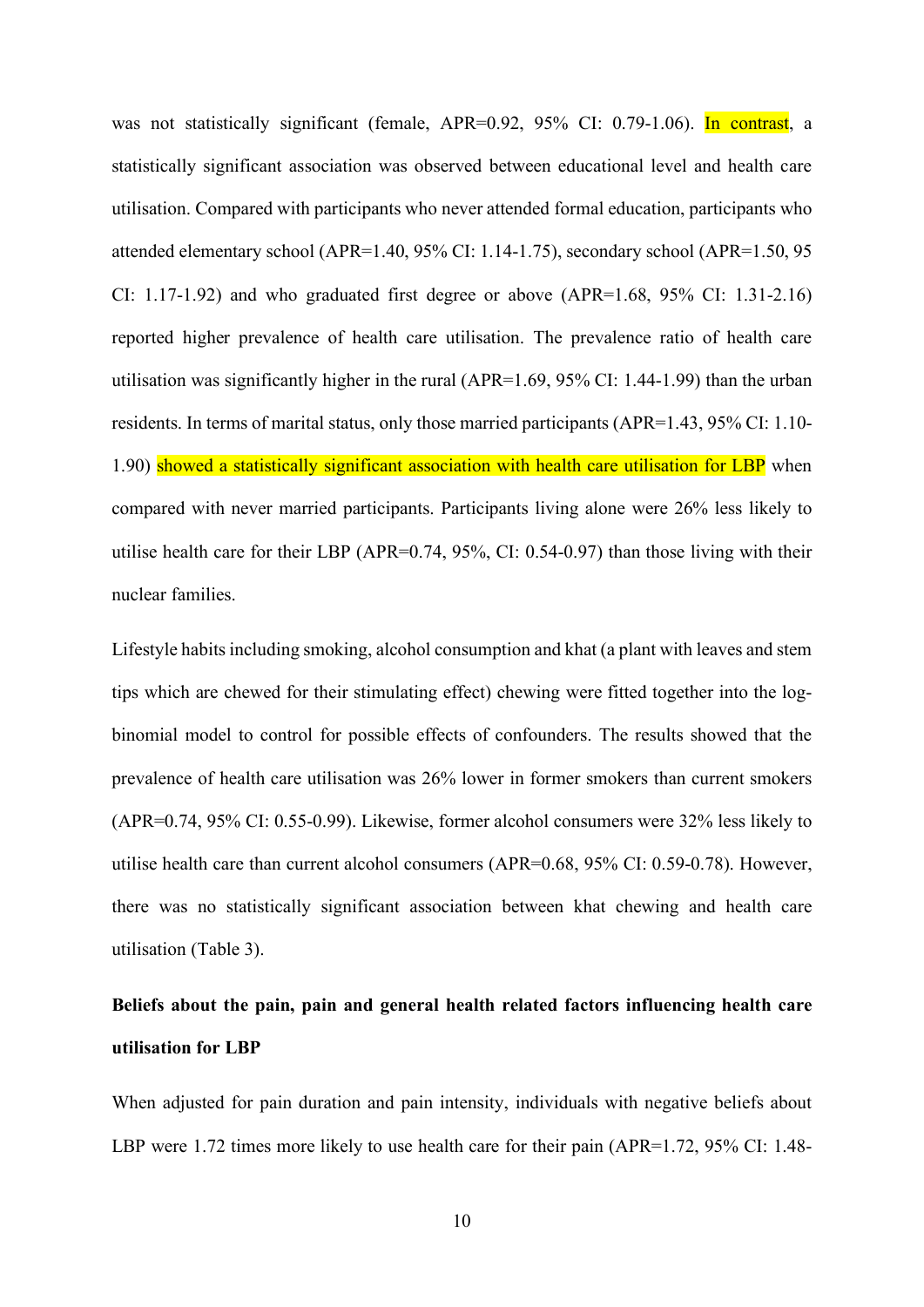2.00). In the unadjusted log-binomial regression model, participants with longer pain duration were more likely to use health care. However, when adjusted for pain interference with daily activities, pain intensity and whether the pain spread down the  $leg(s)$ , the association of pain duration with health care utilisation was not statistically significant. There was also no statistically significant association between pain interference with social activities and health care utilisation for the pain. The prevalence of health care utilisation was higher in individuals whose pain spread down their legs (APR=1.26, 95% CI: 1.04-1.51). Compared to those whose pain did not interfere with their daily activities at all, participants whose pain interfered with their daily activities reported a higher prevalence of health care utilisation. However, the association was dose-independent (pain interfere with daily activities: a little bit, APR=3.00, 95%, CI: 1.70-4.90; somewhat, APR=4.53, 95% CI: 2.62-7.22; quite a bit, APR=3.82, 95% CI: 2.20-6.09; very much, APR=4.86, 95% CI: 2.53-8.65). Pain intensity was also associated with health care utilisation. The prevalence ratio of health care utilisation was higher in participants with moderate pain (APR=1.29, 95% CI: 1.10-1.51) and severe pain (APR=1.23, 95% CI: 1.03- 1.45). In addition, days off work due to LBP (APR=3.71, 95% CI: 3.15-4.36) and comorbidity with additional spinal pain (APR=1.30, 95% CI:1.15-1.49) increased the prevalence of health care utilisation.

Current and past year general health status, which was not excellent, increased the use of health care ([past year health status]: very good, APR=1.50, 95% CI: 1.04-2.31; good, APR=3.31, 95% CI: 2.30-5.03; fair, APR=2.89, 95% CI: 1.90-4.56, poor, APR=3.25, 95% CI: 2.00-5.31; [current health status]: very good, APR=1.94, 95% CI: 1.41-2.77; good, APR=2.42, 95% CI: 1.76-3.45; fair, APR=1.27, 95% CI: 0.85-1.93; poor, APR=2.03, 95 CI: 1.24-3.26). While participants at the borderline of depressive symptoms were 21% less likely to use health care (APR=0.79, 95% CI: 0.66-0.93) than those with no depressive symptoms, participants with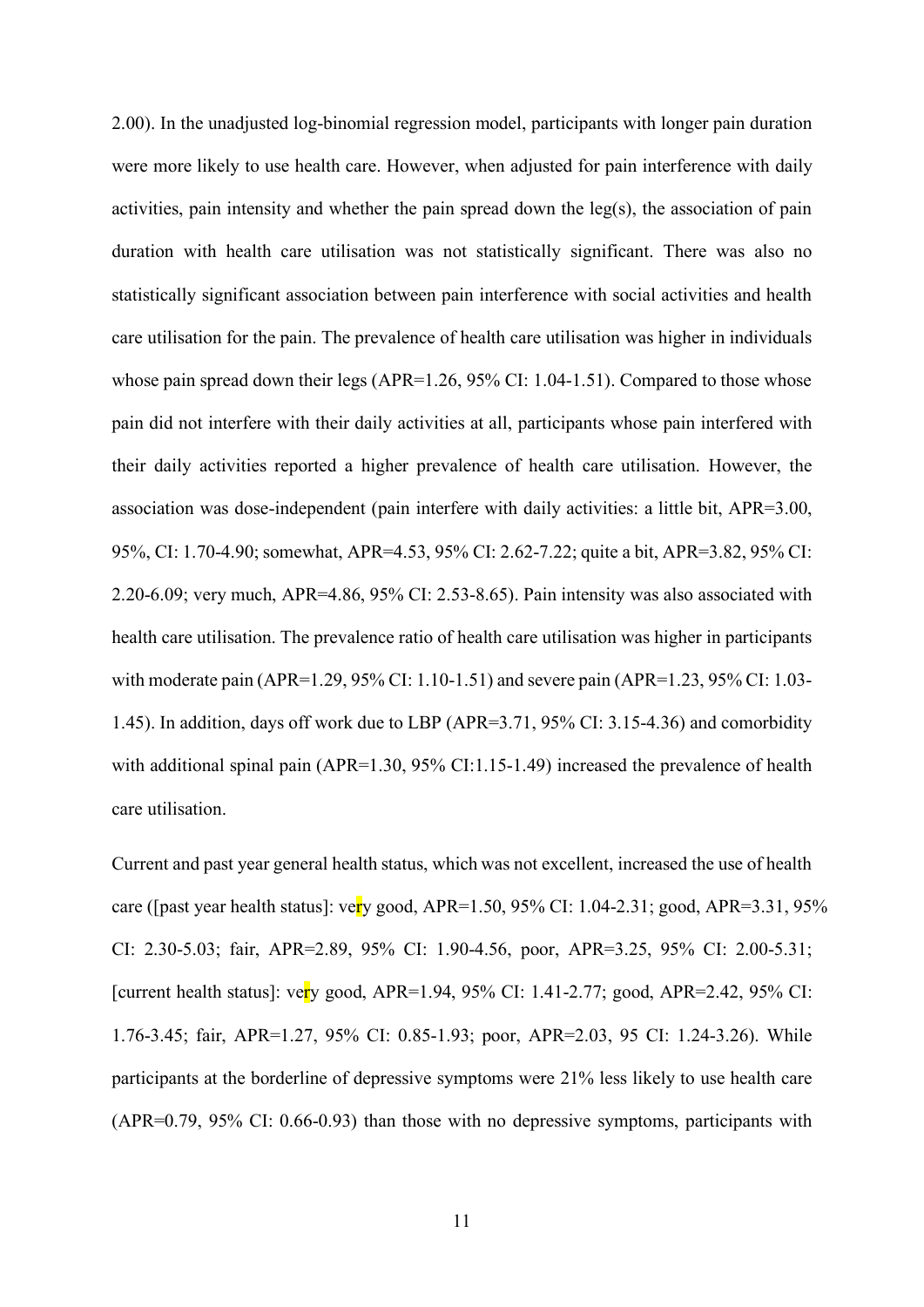insomnia were 1.34 times more likely to use health care than those with no insomnia (APR=1.34, 95% CI: 1.15-1.54) (Table 4).

#### **Discussion**

This study investigated determinants of health care utilisation for LBP in Ethiopia. Accordingly, several factors influencing health care utilisation for LBP were identified. These included socio-demographic factors such as age, educational level, marital status, residential area, living conditions, and other behavioural and clinical factors including beliefs about the pain, smoking, alcohol consumption, pain intensity, past year and present general health status, comorbidity with additional spinal pain, insomnia, depressive symptoms, days off work due to the pain, and pain interference with daily activities.

In this study, 30% of individuals with LBP utilised health care in the past year, while 36.1% utilised health care at least once in the course of their lives. These findings are lower than those in a systematic review of the literature in high-income countries, which showed that the pooled annual prevalence rate of health care utilisation in LBP population was 51% (Beyera et al., 2019a). A prospective follow-up study conducted in Norway also showed that 43% of people with new onset of neck and/or LBP used conventional health care at least once over the course of a year (Woodhouse et al., 2016). The mismatch between the findings of the present study and other studies can be attributed to the following four reasons. Firstly, there is a fundamental difference between high- and low-income countries. Given the health care system, socioeconomic and cultural differences between high- and low-income countries, the experiences and consequences of LBP are not similar. For example, deep-rooted infectious diseases, extreme poverty, availability and accessibility of health care may affect differently the experiences of reporting health care utilisation for LBP in low-income countries (Williams et al., 2015). Secondly, the methodological approaches used in these studies were different.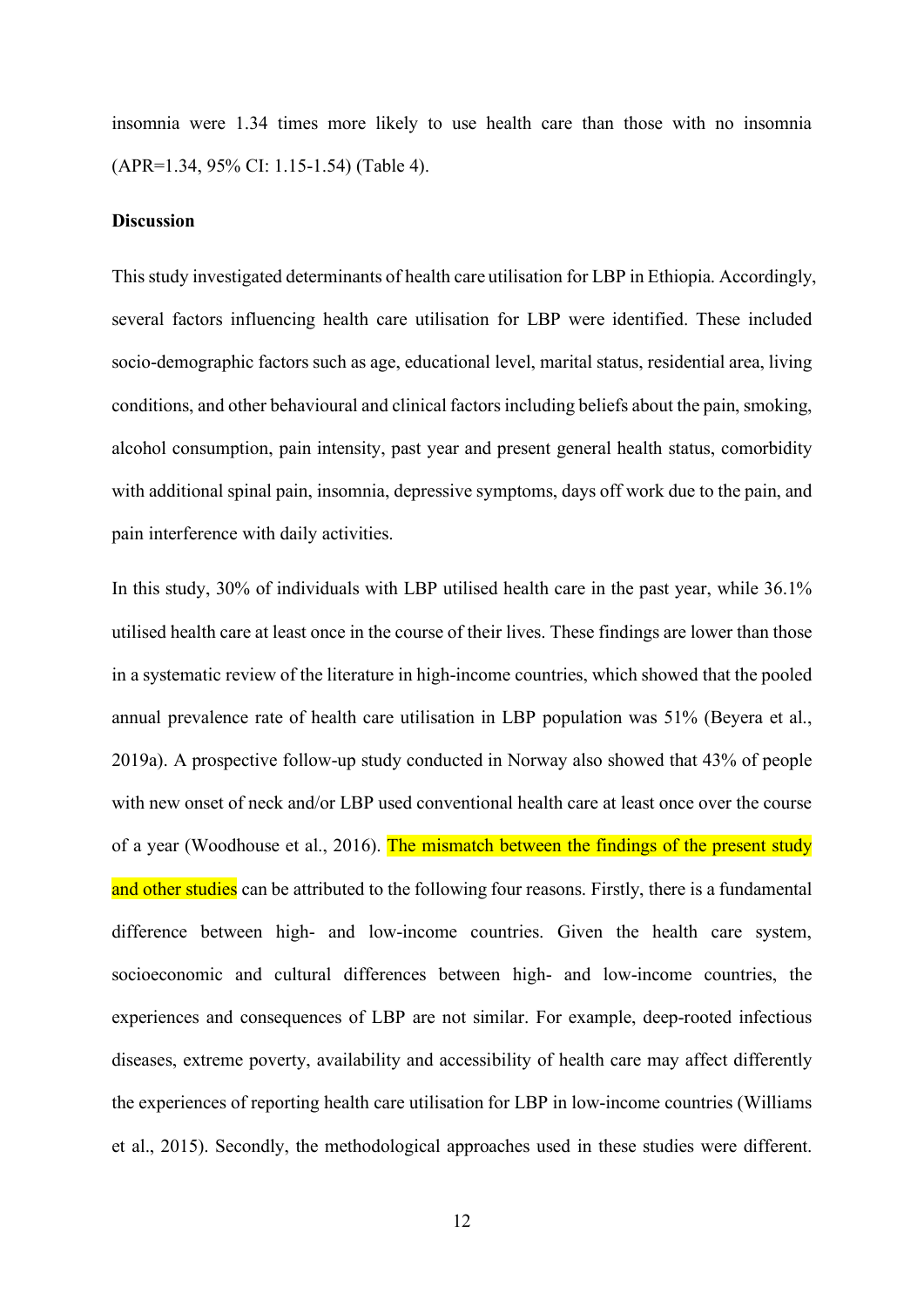Whilst this study was a cross-sectional study, the others were systematic review and prospective follow-up studies. Thirdly, the study in Norway combined LBP and neck pain whereas this study was only about LBP. Finally, health care utilisation may be defined differently between studies, which varies from consulting physicians alone to consulting any health care provider and complementary and alternative medicine providers (Côté et al., 2001).

This study showed that the majority (47.7%) of the participants utilised health care from health centres while only 3.3% utilised from specialised hospitals (tertiary health care levels). These findings reflect the nature of the Ethiopian health care environment, where the patients visit the lower levels of health care and receive different treatments including injection of medication, exercise, massage therapy and minor surgery for their LBP. Contemporary evidence also supports the management of LBP within the primary health care (PHC) level (Bart et al., 2010). For example, (Kopansky-Giles et al., 2018) argued that patients who received PHC level management for spinal pain have improved outcomes and cost savings. In the Ethiopian health care system, the PHC level includes health posts, health centres and primary hospitals  $(Figure 4)$ , which provide health promotion, disease prevention and curative health services, and therefore, may offer an optimal platform for LBP management. A study supporting this concept notes that "PHC is people centred which creates the opportunity to build longstanding relationships between people and health care providers. The PHC approach is therefore well suited for persistent and costly conditions such as LBP" (Major-Helsloot et al., 2014, p. 698). However, there is evidence that PHC in Africa, including Ethiopia, remains under developed unlike that of other regions of the world (World Health Organization, 2008).

In this study, while the majority (64.8%) of rural population received health care from health centres (primary level health care), the majority (36.6%) of urban population received health care from general hospitals (secondary level health care). This difference in point of health care contact to get the required care for LBP may emphasise important issues regarding urban-rural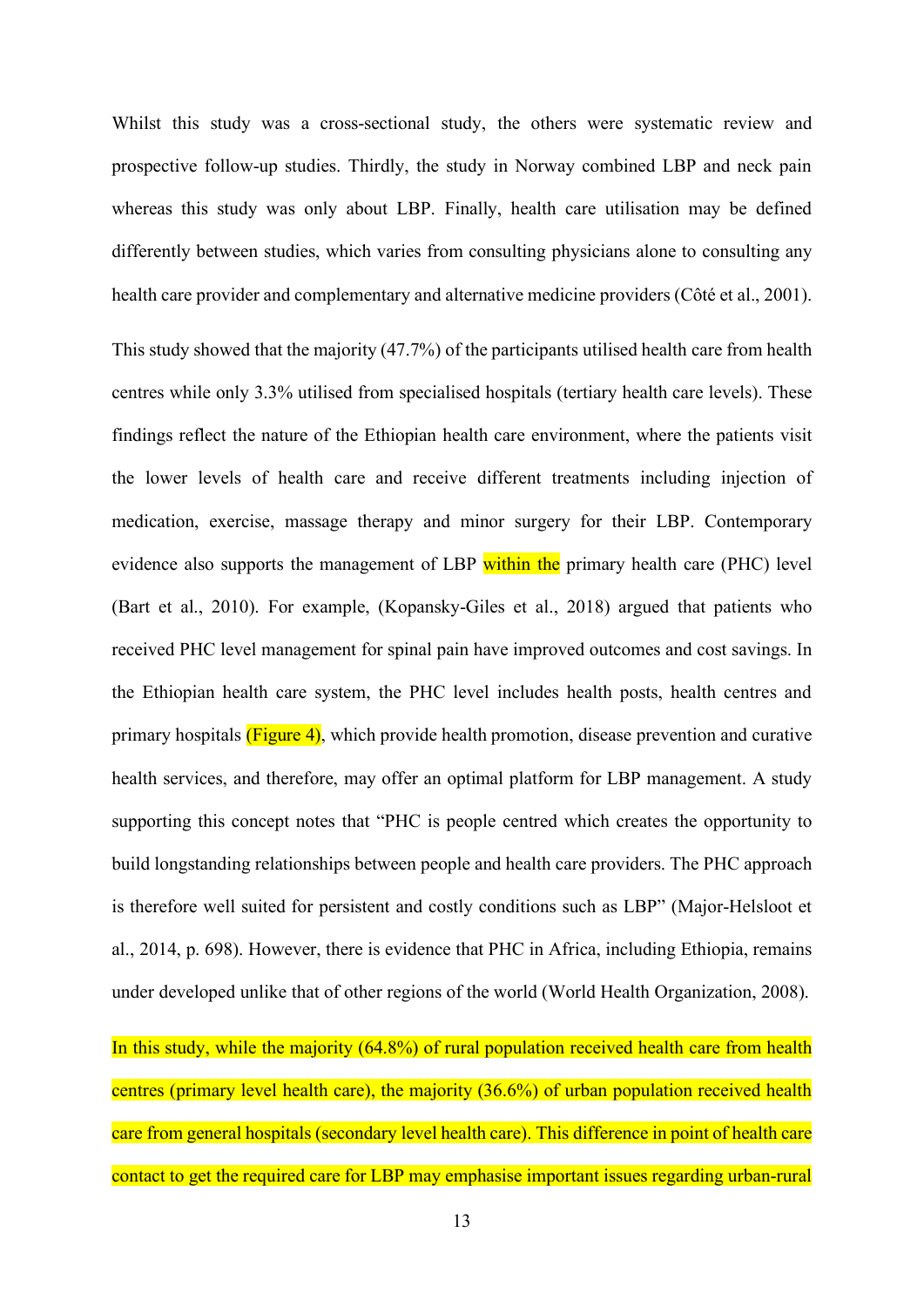disparities to access better health services. As in other developing countries, in Ethiopia, access to health services is disproportionate. Whilst more than 80% of the Ethiopian population live in rural settings, general and specialised hospitals with relatively better services are concentrated in urban regions of the country. A similar problem was noted in the findings of a study undertaken in Ghana, which indicated that 60% physiotherapists in the country were found in large hospitals in urban areas (Oppong‐Yeboah and May, 2014). Indeed, such issues are not only confined to low-income countries. For example, rural and remote area residents in Australia are often not able to access multidisciplinary pain management services, which are typically provided in tertiary health care settings in the cities (Traeger et al., 2019). According to Briggs et al. (2012), Kununurra (rural Western Australia) residents with chronic LBP would have to travel more than 800 km to Darwin or more than 3000 km to Perth to access the nearest centre providing multidisciplinary pain management services. In keeping with this idea, there is also other evidence to show that location of residence contributes to inequality of health care utilisation for health conditions (Zhu et al., 2017) including LBP (Bath et al., 2018). In addition, the socioeconomic difference between the urban and rural populations contributes greatly to the variation in point of health care utilisation (Olah et al., 2013; Plénet et al., 2010; Gebauer et al., 2017). This is because the costs of care increase with the level of the health care system. For example, Dutmer et al. (2019) found that health care costs for LBP patients seeking care from secondary and tertiary levels of care were twice as high compared to patients seeking care from primary level of care.

This study showed that injection of medications was the most common treatment received by LBP patients. This may reflect a lack of attention among health care providers to existing clinical guidelines (Oppong‐Yeboah and May, 2014). The most current clinical guidelines reflect that there is a clear movement away from medicalised to non-medicalised management of LBP (Chenot et al., 2017; Qaseem et al., 2017; Stochkendahl et al., 2018). In principle,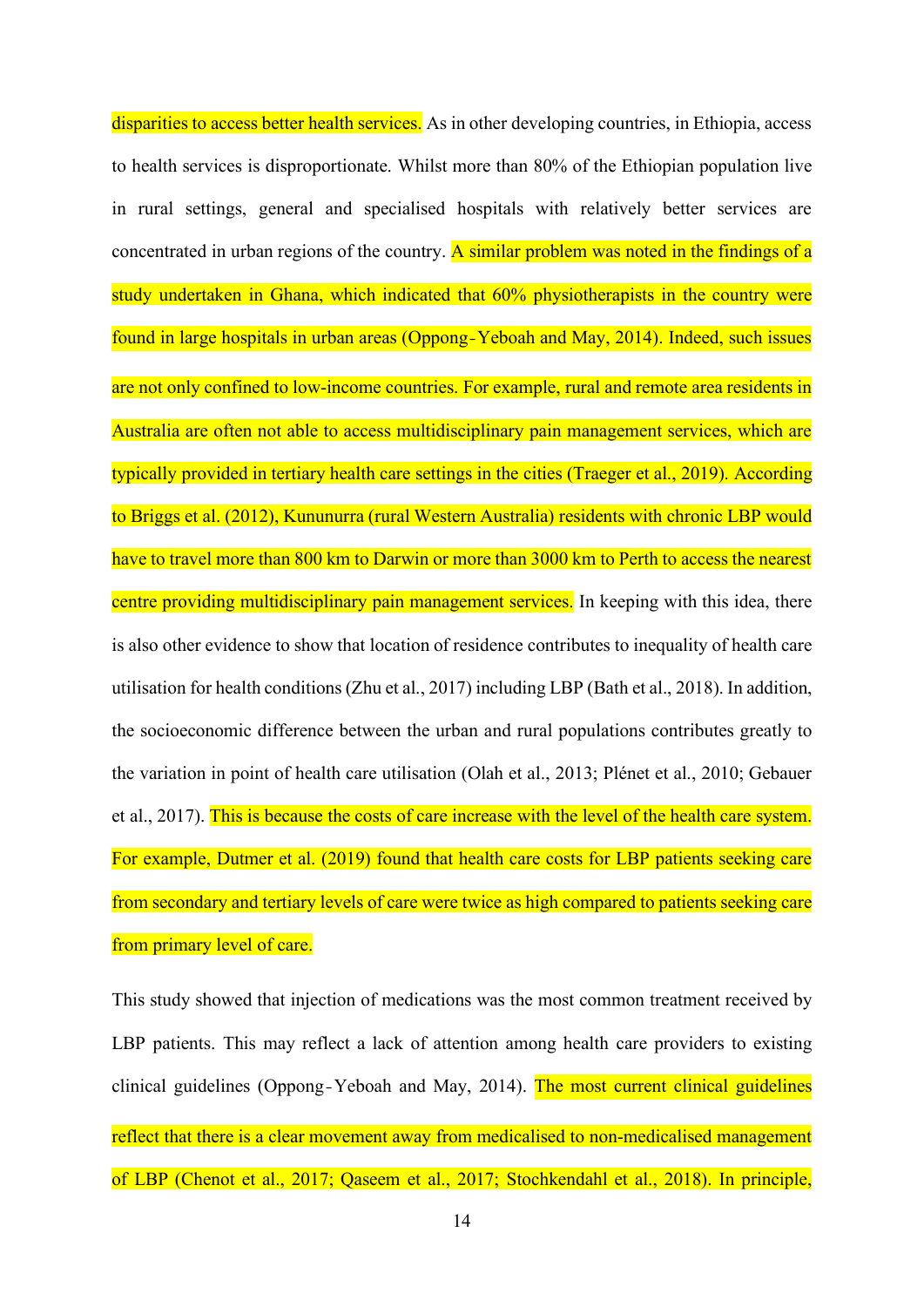health care providers following these guidelines need to manage uncomplicated cases of LBP with advice, education and reassurance. Alternatively, patients at risk of transition to the chronic phase of the pain, and developing disability, should be managed with interventions such as spinal manipulation, acupuncture, massage, yoga, mindfulness, psychological therapies or multidisciplinary rehabilitation (Traeger et al., 2019). It should be noted, however, that most health care systems, particularly those in low-income countries, like Ethiopia, are not wellequipped to support this approach. This may reflect the importance of system-wide reform to deliver appropriate and guideline-concordant care for patients with LBP (Traeger et al., 2019).

Log-binomial regression analysis demonstrated that several socio-demographic factors including age, educational level, residential area, marital status and living conditions influenced health care utilisation for LBP. The adjusted prevalence ratio of health care utilisation for LBP was significantly increased as age increased from 18-29 years, and the test for trend verified that there was a dose-dependent association between age and health care utilisation for LBP. Similar results were noted in other studies (Ono et al., 2015; Jöud et al., 2012). In particular, the authors of a study in Canada concluded that the trend to physician consultation for LBP increases in aging population, and in a recurrent pattern (Beaudet et al., 2013). Improved level of education also led to increased prevalence ratio of health care utilisation, which may be due to higher level of literacy being associated with better use of health care and better health outcomes (Berkman et al., 2011). Some studies showed that females were more likely to use health care than males (Ono et al., 2015; Ferreira et al., 2010; Mannion et al., 2013). However, in this study, the effect of participants' gender on health care utilisation was not significant when adjusted for age and educational level, suggesting that men and women are equally concerned about their health. Rural residents were 1.69 times more likely to utilise health care than urban residents while participants living alone were 26% less likely to utilise health care than those living with their nuclear families. Szpalski et al. (1995)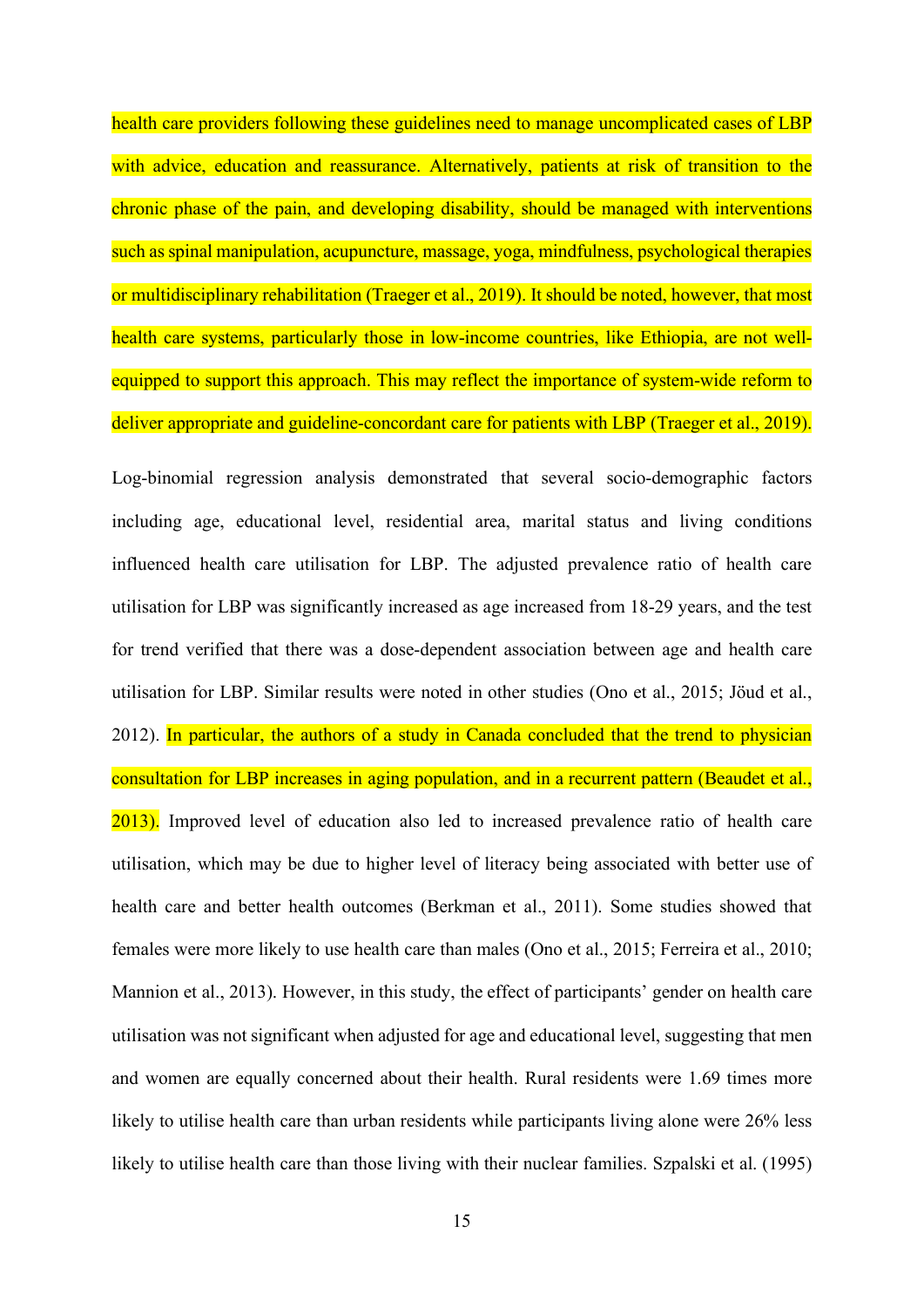also showed that rural residents were more likely to utilise health care than metropolitan urban residents, which is supported by the finding of this study. However, one study in North Carolina showed that rural residents were less likely to receive rheumatology care than their urban counterparts (Goode et al., 2013).

Lifestyle habits including smoking and alcohol consumption status were associated with health care utilisation for LBP. The adjusted prevalence ratio of health care utilisation was 26% lower in former smokers than current smokers. In addition, former alcohol consumers were 32% less likely to utilise health care than current alcohol consumers. These findings are inconsistent with a previous study which showed that a greater proportion of health care users had never smoked nor consumed alcohol (Ono et al., 2015).

Health beliefs are values and attitudes that people have about health and the use of health care, which can be seen as the bridge between social structure and perceived need for health care (Andersen, 2008). Health beliefs are also about the status of an individual in the community or the individual's capacity to cope with presenting problems, which can influence the individual's perception about the need to seek and use health care. In keeping with this concept, in this study, individuals with a negative beliefs about LBP were more likely to use health care for their pain, indicating the importance of dealing with such inappropriate beliefs in fear avoidant individuals during the health care provision (Mannion et al., 2013). The recent Lancet LBP series (Buchbinder et al., 2018) called for interventions to deal with such widespread misconceptions. This is because individuals' LBP beliefs affect their pain perception, interpretation, pain-related behaviour and coping mechanisms and treatment response, all of which in turn impact the outcomes of LBP (Igwesi-Chidobe et al., 2018). For example, in a study by Guerra et al. (2017), LBP individuals with negative beliefs about the pain were found to have worse functional performance and activity limitations.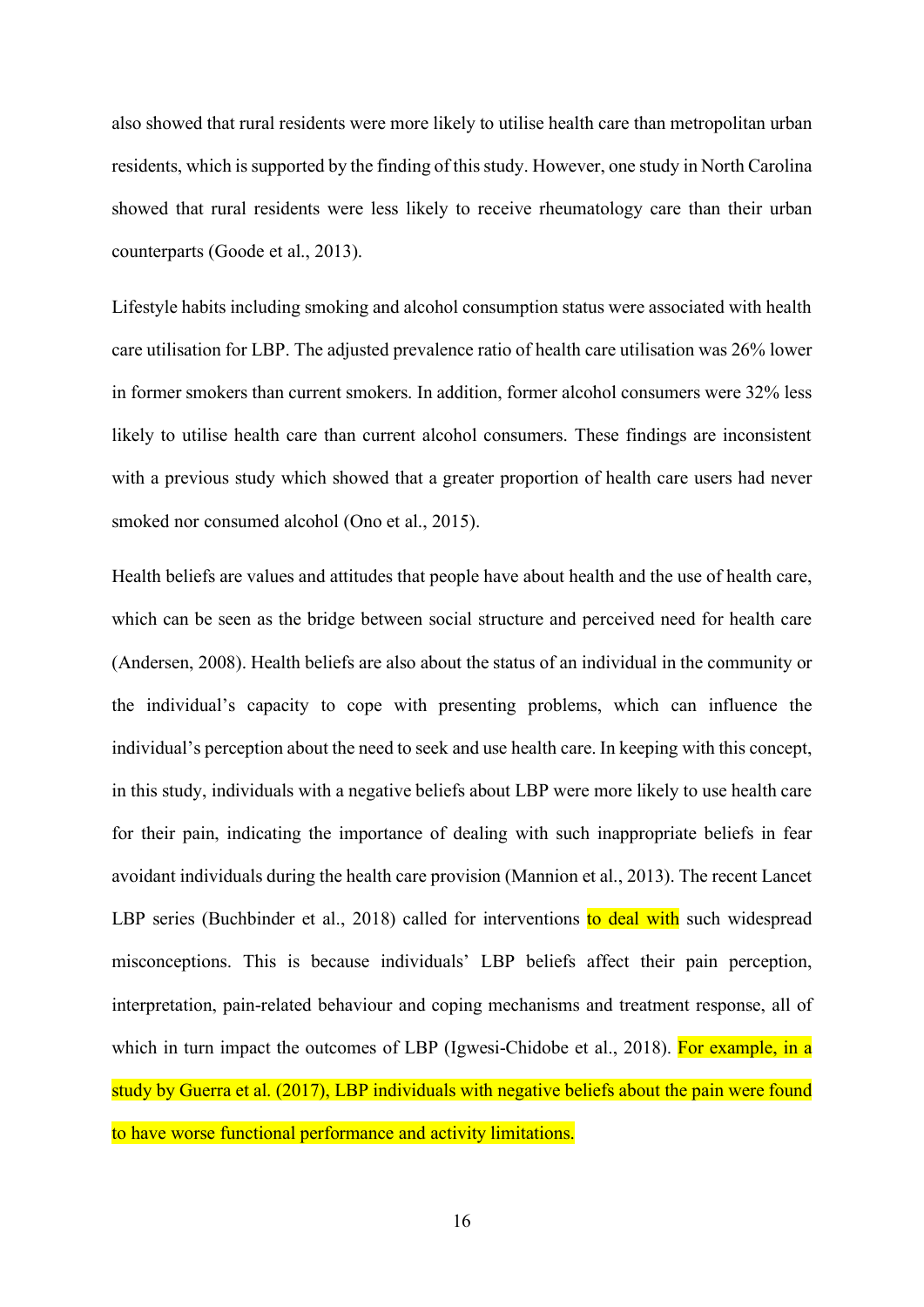Factors such as pain spreading down the leg(s), pain interfering with daily activities, higher pain intensity, days off work due to LBP, comorbidity with additional spinal pain, unfavourable current and past year health status increased the prevalence ratio of health care utilisation for LBP. There is growing literature supporting these findings (Mannion et al., 2013; Woodhouse et al., 2016; Ono et al., 2015; Ferreira et al., 2010; Côté et al., 2001). For example, Mannion et al. (2013) indicated that worse general health, higher pain intensity and limitations in activities of daily living increased the odds of health care utilisation for LBP. Ono et al. (2015) further noted that there was a dose-response relationship between pain intensity and health care utilisation. However, the same authors (Ono et al., 2015) documented that there was no statistically significant association between comorbid conditions and health care utilisation, which is not in accordance with the finding of this study. [It is also worth noting that](https://www.powerthesaurus.org/it_is_also_worth_noting_that/synonyms) many of the aforementioned factors were also shown to be strong predictors of poor health-related quality of life. For example, a community-based study among Swiss aged population (Ludwig et al., 2018) indicated that pain spreading down the leg(s) and/or knee(s), higher pain intensity and chronicity of the pain were strongly associated with a decreased health-related quality of life.

This study also identified that depressive symptoms and insomnia were associated with health care utilisation. While individuals at the borderline of depressive symptoms were 21% less likely to utilise health care than those with no depressive symptoms, individuals who had insomnia were 1.34 times more likely to utilise the care than those with no insomnia. The higher prevalence ratio of health care utilisation among people with insomnia could be linked with the notion that the pain causes sleep disturbances. For example, in an epidemiological study that characterised low back and leg pain patients seeking health care from primary care, more than two-thirds reported having pain related sleep disturbances (Konstantinou et al., 2015), which may drive the patients to seek care. Alternatively, the lower level of health care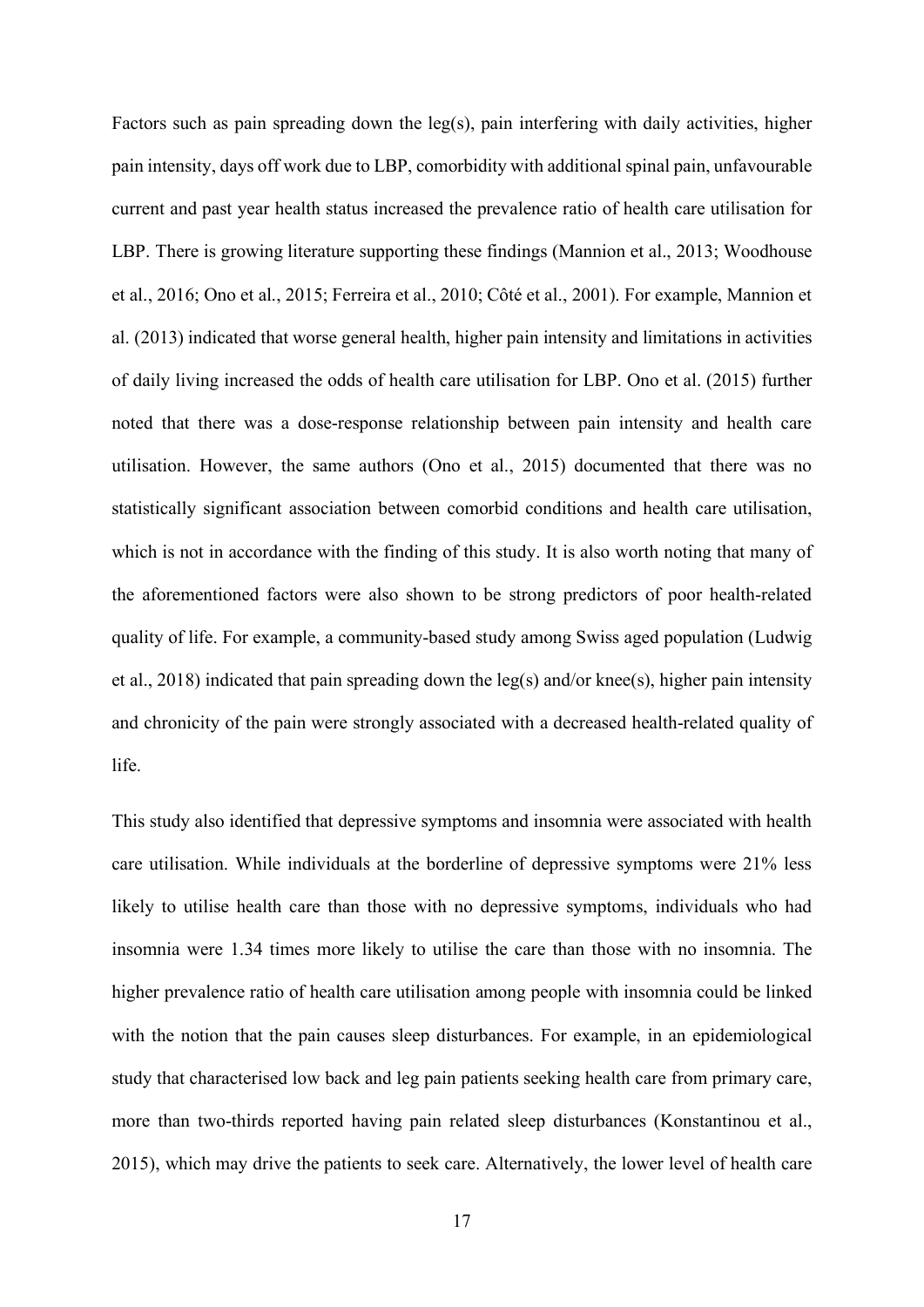utilisation in individuals at the border line of depressive symptoms does not support the findings of another study, which indicated that depressive symptoms increased the frequency of health care utilisation (Woodhouse et al., 2016). Mortimer and Ahlberg (2003) also argued that health care utilisation for LBP commonly coincides with high levels of psychological distress.

One of the strengths of this study is that the data were collected using an instrument developed and validated with the same population for the purpose of this study. In addition, the study maintained a high response rate (91.5%). Having a relatively large sample size, with one-third utilised health care, provided reasonable statistical power to demonstrate subtle associations with the explanatory variables. Nonetheless, this study has some limitations. Self-reported oneyear history of health care utilisation data remain subject to under/over recall and reporting bias. It is also not possible to exclude the fact that some participants may incorrectly recall both health care utilisation due to LBP and other illnesses. The cross-sectional nature of the study also makes it impossible to disentangle a cause and effect association between the identified predicting factors and health care utilisation for LBP.

#### C**onclusions**

This study showed that the prevalence rate of health care utilisation to optimise the resulting burden of LBP was low in both the urban and rural populations of Ethiopia. The importance of socio-demographic factors, modifiable health behaviour/lifestyle habits, beliefs about LBP, pain interrelated characteristics, and psychological factors such as depressive symptoms and insomnia in explaining the variation in the prevalence rate of health care utilisation for optimal management of LBP was identified. The study also showed potential *urban-rural disparities to* access the middle and the top tiers of the health care system with relatively better services. The implications of this research are that it may be prudent for the Ethiopian health care policy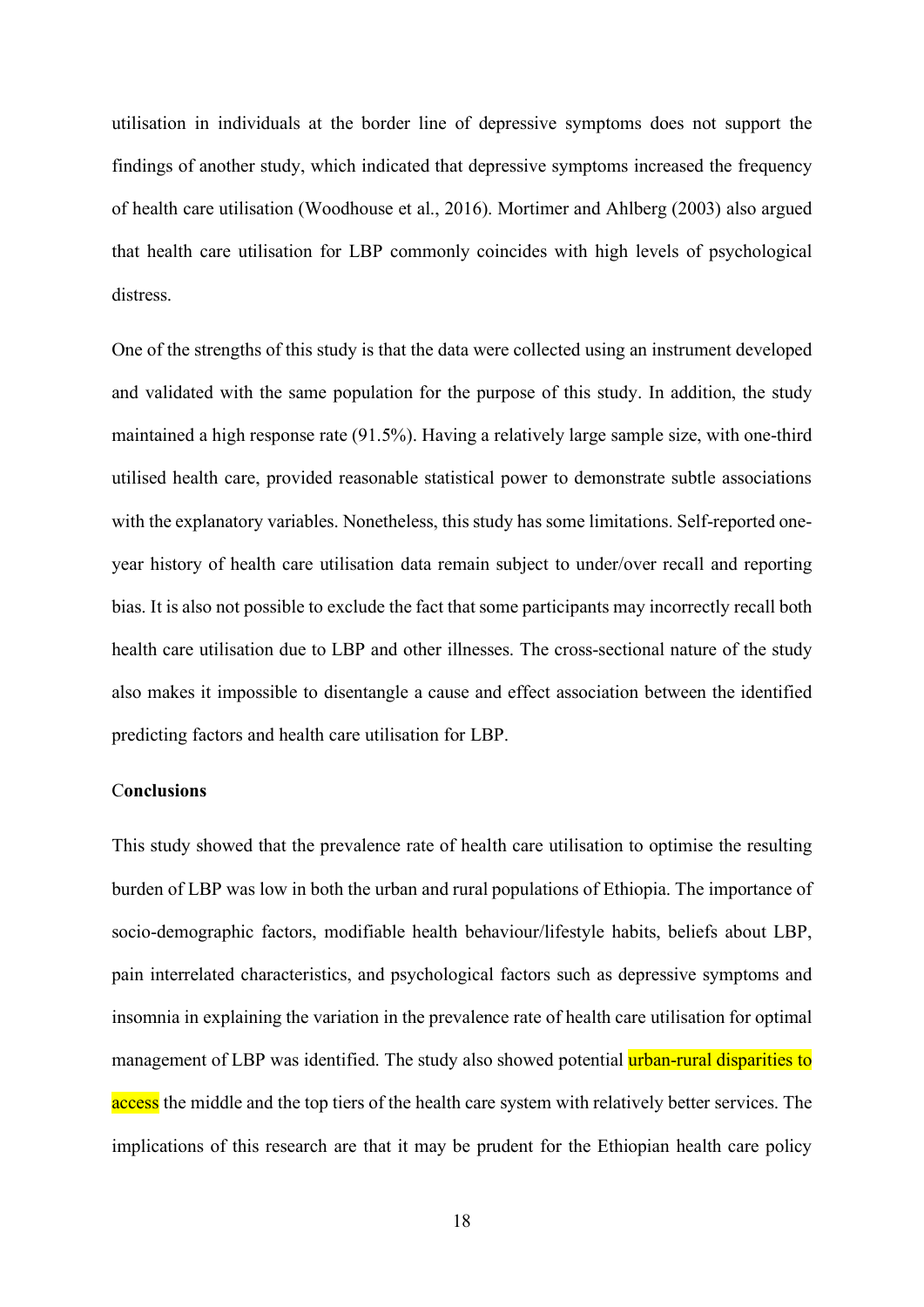makers to develop the necessary strategies to meet the health needs of both urban and rural populations with LBP. A prospective cohort study is also needed to understand better the temporal nature of the relationships between the predicting factors and health care utilisation for LBP.

#### **References**

- Andersen, RM. (2008). National health surveys and the behavioral model of health services use. *Medical Care,* 46(7), 647-653. doi:10.1097/MLR.0b013e31817a835d
- Balagué, F, Mannion, AF, Pellisé, F and Cedraschi, C. (2012). Non-specific low back pain. *The Lancet,* 379(9814), 482-491. doi:10.1016/s0140-6736(11)60610-7
- Bart, KW, van Tulder, M, Lin, C-WC, Macedo, LG, McAuley, J and Maher, C. (2010). An updated overview of clinical guidelines for the management of non-specific low back pain in primary care. *European Spine Journal,* 19(12), 2075-2094. doi:10.1007/s00586- 010-1502-y
- Bastos, LS, Oliveira, RdVCd and Velasque, LdS. (2015). Obtaining adjusted prevalence ratios from logistic regression models in cross-sectional studies. *Cadernos de Saude Publica,* 31(3), 487-495. doi:10.1590/0102-311x00175413
- Bath, B, Lawson, J, Ma, D and Trask, C. (2018). Self-reported use of family physician, chiropractor and physiotherapy services among adult Canadians with chronic back disorders: An observational study. *BMC Health Services Research,* 18, 970. doi:10.1186/s12913-018-3790-6
- Beaudet, N, Courteau, J, Sarret, P and Vanasse, A. (2013). Prevalence of claims-based recurrent low back pain in a Canadian population: A secondary analysis of an administrative database. *BMC Musculoskeletal Disorders,* 14, 151. doi:10.1186/1471- 2474-14-151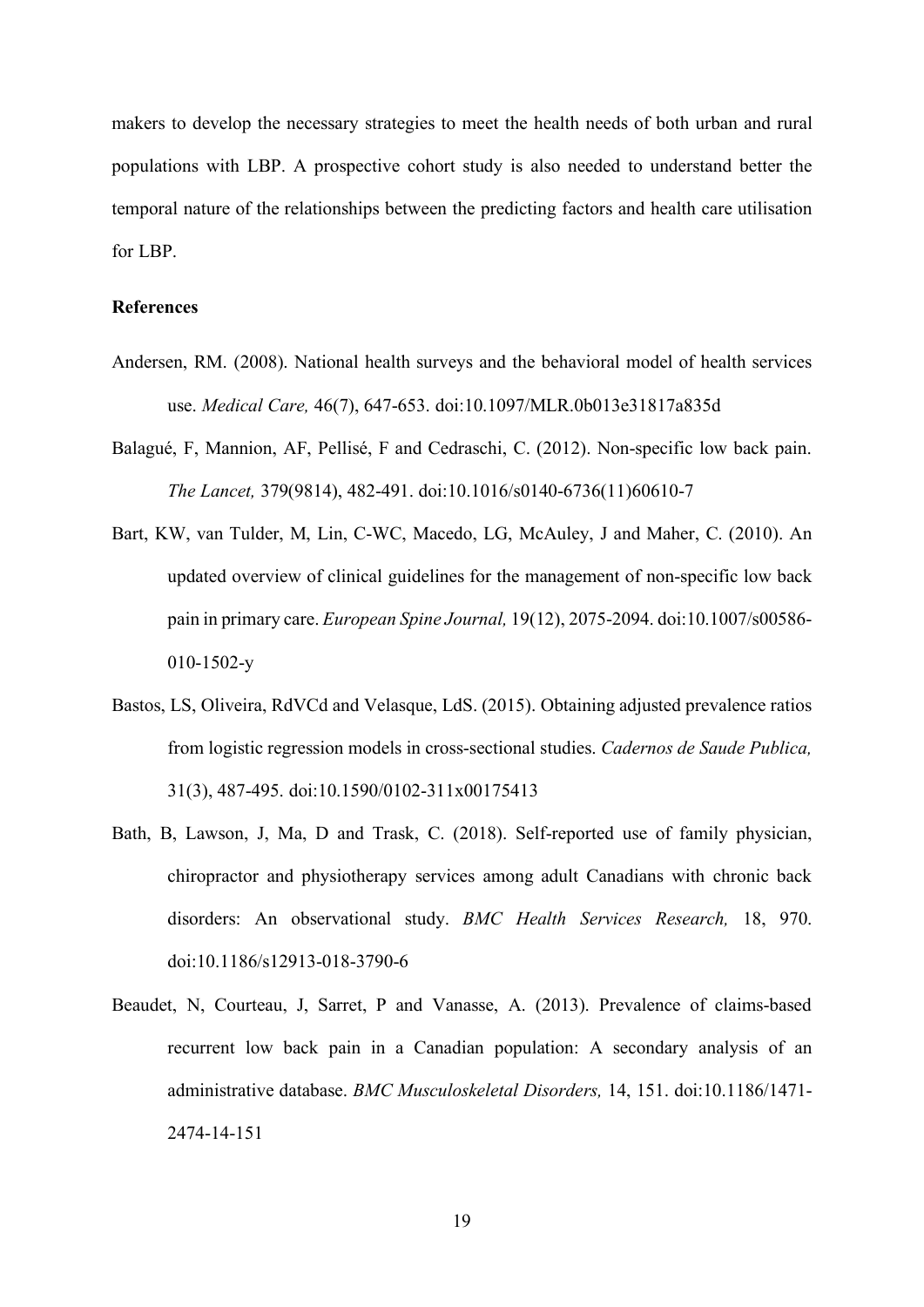- Berkman, ND, Sheridan, SL, Donahue, KE, Halpern, DJ and Crotty, K. (2011). Low health literacy and health outcomes: An updated systematic review. *Annals of Internal Medicine,* 155(2), 97-107. doi:10.7326/0003-4819-155-2-201107190-00005
- Beyera, GK, O'Brien, J and Campbell, S. (2019a). Health-care utilisation for low back pain: A systematic review and meta-analysis of population-based observational studies. *Rheumatology International,* 39(10), 1663–1679 doi:10.1007/s00296-019-04430-5
- Beyera, GK, O'Brien, J and Campbell, S. (2019b). The development and validation of a measurement instrument to investigate determinants of health care utilisation for low back pain in Ethiopia *PLoS ONE,* (Under review).
- Briggs, AM, Slater, H, Bunzli, S, Jordan, JE, Davies, SJ, Smith, AJ, et al. (2012). Consumers' experiences of back pain in rural Western Australia: Access to information and services, and self-management behaviours. *BMC Health Services Research,* 12, 357. doi:10.1186/1472-6963-12-357
- Buchbinder, R, van Tulder, M, Öberg, B, Costa, LM, Woolf, A, Schoene, M, et al. (2018). Low back pain: A call for action. *The Lancet,* 391(10137), 2384-2388. doi:10.1016/S0140- 6736(18)30488-4
- Chenot, J-F, Greitemann, B, Kladny, B, Petzke, F, Pfingsten, M and Schorr, SG. (2017). Nonspecific low back pain. *Deutsches Ärzteblatt International,* 114(51-52), 883-890. doi:10.3238/arztebl.2017.0883
- Cohen, L, Manion, L and Morrison, K. (2007). *Research methods in education*. 6<sup>th</sup> edn. London, UK: Taylor & Francis.
- Côté, P, Cassidy, JD and Carroll, L. (2001). The treatment of neck and low back pain: Who seeks care? Who goes where? *Medical Care,* 39(9), 956-967.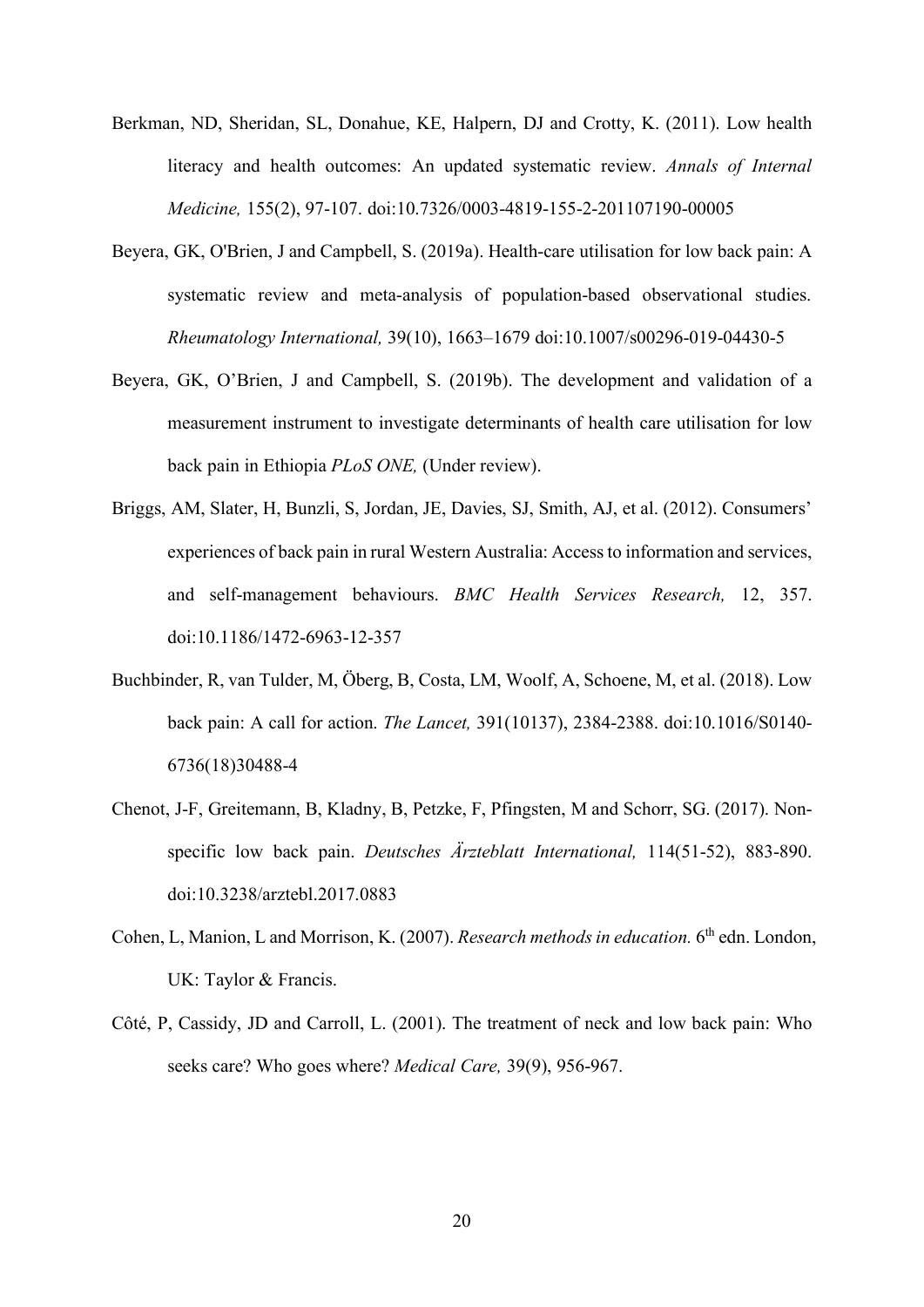- Coutinho, L, Scazufca, M and Menezes, PR. (2008). Methods for estimating prevalence ratios in cross-sectional studies. *Revista de Saude Publica,* 42(6), 992-998. doi:10.1590/S0034-89102008000600003
- de Vet, HC, Heymans, MW, Dunn, KM, Pope, DP, van der Beek, AJ, Macfarlane, GJ, et al. (2002). Episodes of low back pain: A proposal for uniform definitions to be used in research. *Spine,* 27(21), 2409-2416. doi:10.1097/01.BRS.0000030307.34002.BE
- Dean, AG, Sullivan, KM and Soe, MM. (2013). *OpenEpi: Open source epidemiologic statistics for public health, version 3.01*. Retrieved from [http://www.openepi.com/Menu/OE\\_Menu.htm.](http://www.openepi.com/Menu/OE_Menu.htm)
- Deyo, RA, Dworkin, SF, Amtmann, D, Andersson, G, Borenstein, D, Carragee, E, et al. (2014). Focus article: Report of the NIH task force on research standards for chronic low back pain. *European Spine Journal,* 23(10), 2028-2045. doi:10.1007/s00586-014-3540-3
- Deyo, RA, Mirza, SK, Turner, JA and Martin, BI. (2009). Overtreating chronic back pain: Time to back off? *The Journal of the American Board of Family Medicine,* 22(1), 62-68. doi:10.3122/jabfm.2009.01.080102
- Dunn, KM, Hestbaek, L and Cassidy, JD. (2013). Low back pain across the life course. *Best Practice & Research Clinical Rheumatology,* 27(5), 591-600. doi:10.1016/j.berh.2013.09.007
- Dutmer, AL, Preuper, HRS, Soer, R, Brouwer, S, Bültmann, U, Dijkstra, PU, et al. (2019). Personal and societal impact of low back pain: The Groningen spine cohort. *Spine*. doi:10.1097/BRS .0000000000003174
- Ferreira, ML, Machado, G, Latimer, J, Maher, C, Ferreira, PH and Smeets, RJ. (2010). Factors defining care-seeking in low back pain--a meta-analysis of population based surveys. *European Journal of Pain,* 14(7), 747 e1-7. doi:10.1016/j.ejpain.2009.11.005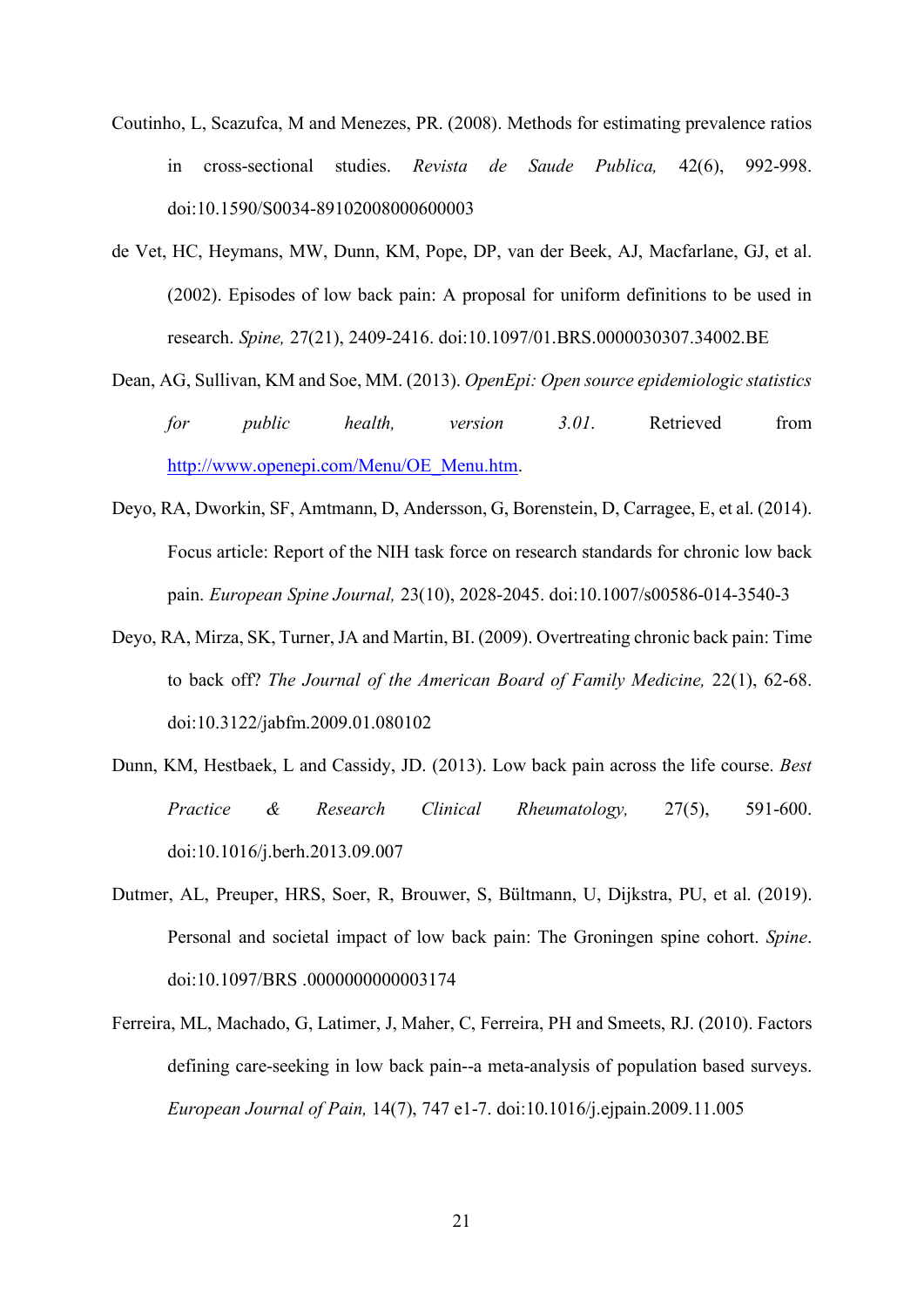- Froud, R, Patterson, S, Eldridge, S, Seale, C, Pincus, T, Rajendran, D, et al. (2014). A systematic review and meta-synthesis of the impact of low back pain on people's lives. *BMC Musculoskeletal Disorders,* 15, 50. doi:10.1186/1471-2474-15-50
- Furlan, AD, Pennick, V, Bombardier, C and van Tulder, M. (2009). 2009 updated method guidelines for systematic reviews in the Cochrane Back Review Group. *Spine,* 34(18), 1929-1941. doi:10.1097/brs.0b013e3181b1c99f
- Gebauer, S, Salas, J and Scherrer, JF. (2017). Neighborhood socioeconomic status and receipt of opioid medication for new back pain diagnosis. *The Journal of the American Board of Family Medicine,* 30(6), 775-783. doi:10.3122/jabfm.2017.06.170061
- Goode, AP, Freburger, JK and Carey, TS. (2013). The influence of rural versus urban residence on utilization and receipt of care for chronic low back pain. *The Journal of Rural Health,* 29(2), 205-214. doi:10.1111/j.1748-0361.2012.00436.x
- Gore, M, Sadosky, A, Stacey, BR, Tai, K-S and Leslie, D. (2012). The burden of chronic low back pain: Clinical comorbidities, treatment patterns, and health care costs in usual care settings. *Spine,* 37(11), E668-E677. doi:10.1097/BRS.0b013e318241e5de
- Guerra, FP, Dias, RC, Pereira, LSM, Assis, LdO and Assis, MG. (2017). Factors that impact functional performance of elderly with low back pain. *Fisioterapia em Movimento,* 30(Suppl 1), S63-73. doi:10.1590/1980-5918.030.s01.ao06.
- Hartvigsen, J, Hancock, MJ, Kongsted, A, Louw, Q, Ferreira, ML, Genevay, S, et al. (2018). What low back pain is and why we need to pay attention. *The Lancet,* 391(10137), 2356-2367. doi:10.1016/S0140-6736(18)30480-X
- Hoy, D, Bain, C, Williams, G, March, L, Brooks, P, Blyth, F, et al. (2012). A systematic review of the global prevalence of low back pain. *Arthritis & Rheumatism,* 64(6), 2028-2037. doi:10.1002/art.34347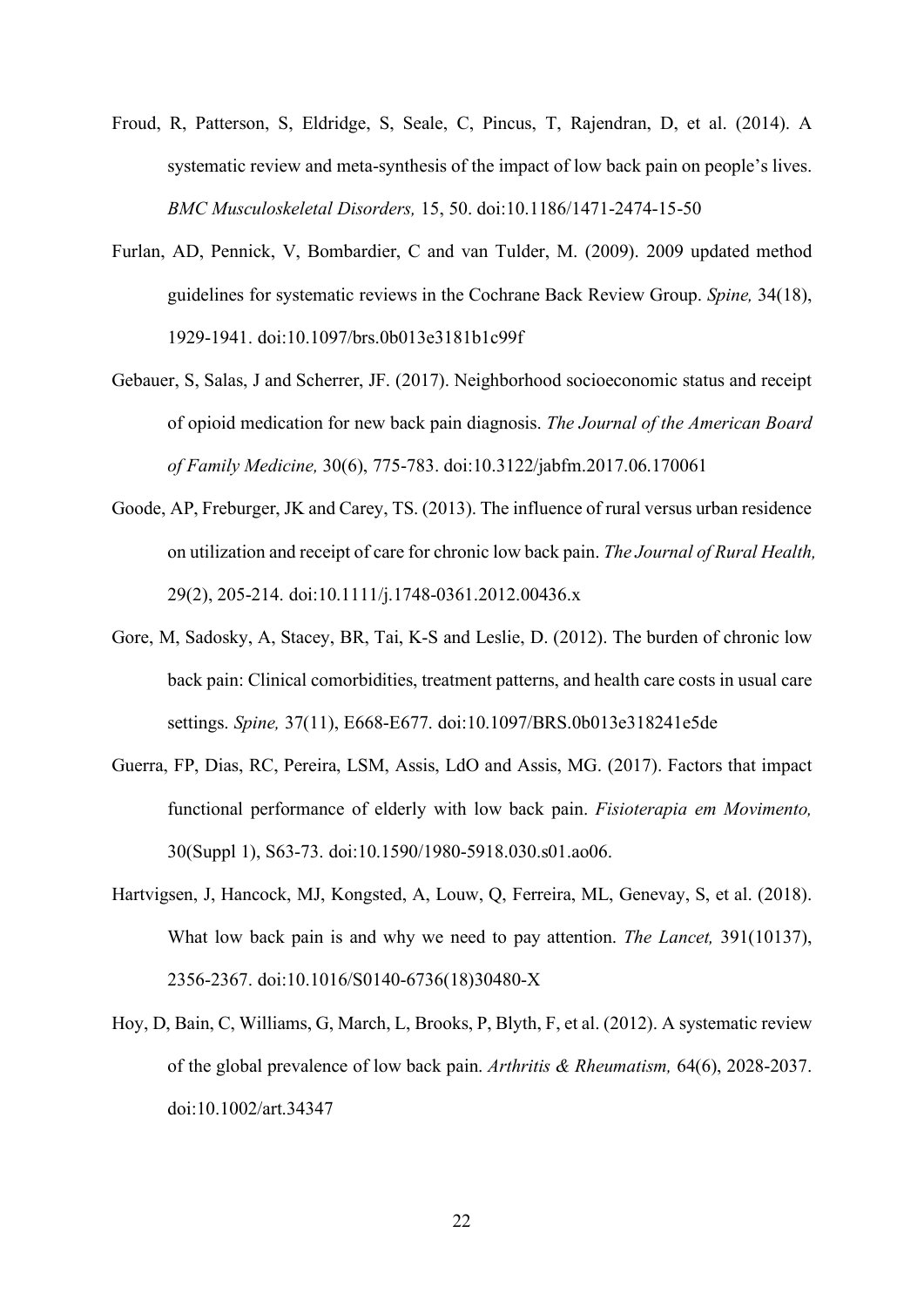- Hoy, D, Brooks, P, Blyth, F and Buchbinder, R. (2010). The epidemiology of low back pain. *Best Practice & Research Clinical Rheumatology,* 24(6), 769-781. doi:10.1016/j.berh.2010.10.002
- Hoy, D, March, L, Brooks, P, Blyth, F, Woolf, A, Bain, C, et al. (2014). The global burden of low back pain: Estimates from the global burden of disease 2010 study. *Annals of the Rheumatic Diseases,* 73(6), 968–974. doi:10.1136/annrheumdis-2013-204428
- Hurwitz, EL, Randhawa, K, Yu, H, Côté, P and Haldeman, S. (2018). The global spine care initiative: A summary of the global burden of low back and neck pain studies. *European Spine Journal,* 27(6), 796-801. doi:10.1007/s00586-017-5432-9
- Igwesi-Chidobe, CN, Sorinola, IO, Kitchen, S and Godfrey, EL. (2018). Unconventional practitioners' causal beliefs and treatment strategies for chronic low back pain in rural Nigeria. *Health Services Insights,* 11, 1–7. doi:10.1177/1178632918808783
- Janke, EA, Collins, A and Kozak, AT. (2007). Overview of the relationship between pain and obesity: What do we know? Where do we go next? *Journal of Rehabilitation Research & Development,* 44(2), 245-262. doi:10.1682/JRRD.2006.06.0060
- Jones, KR, Vojir, CP, Hutt, E and Fink, R. (2007). Determining mild, moderate, and severe pain equivalency across pain-intensity tools in nursing home residents. *Journal of Rehabilitation Research and Development,* 44(2), 305–314. doi:10.1682/JRRD.2006.05.0051
- Jöud, A, Petersson, IF and Englund, M. (2012). Low back pain: Epidemiology of consultations. *Arthritis Care & Research,* 64(7), 1084-1088. doi:10.1002/acr.21642
- Konstantinou, K, Dunn, KM, Ogollah, R, Vogel, S and Hay, EM. (2015). Characteristics of patients with low back and leg pain seeking treatment in primary care: Baseline results from the ATLAS cohort study. *BMC Musculoskeletal Disorders,* 16(1), 332. doi:10.1186/s12891-015-0787-8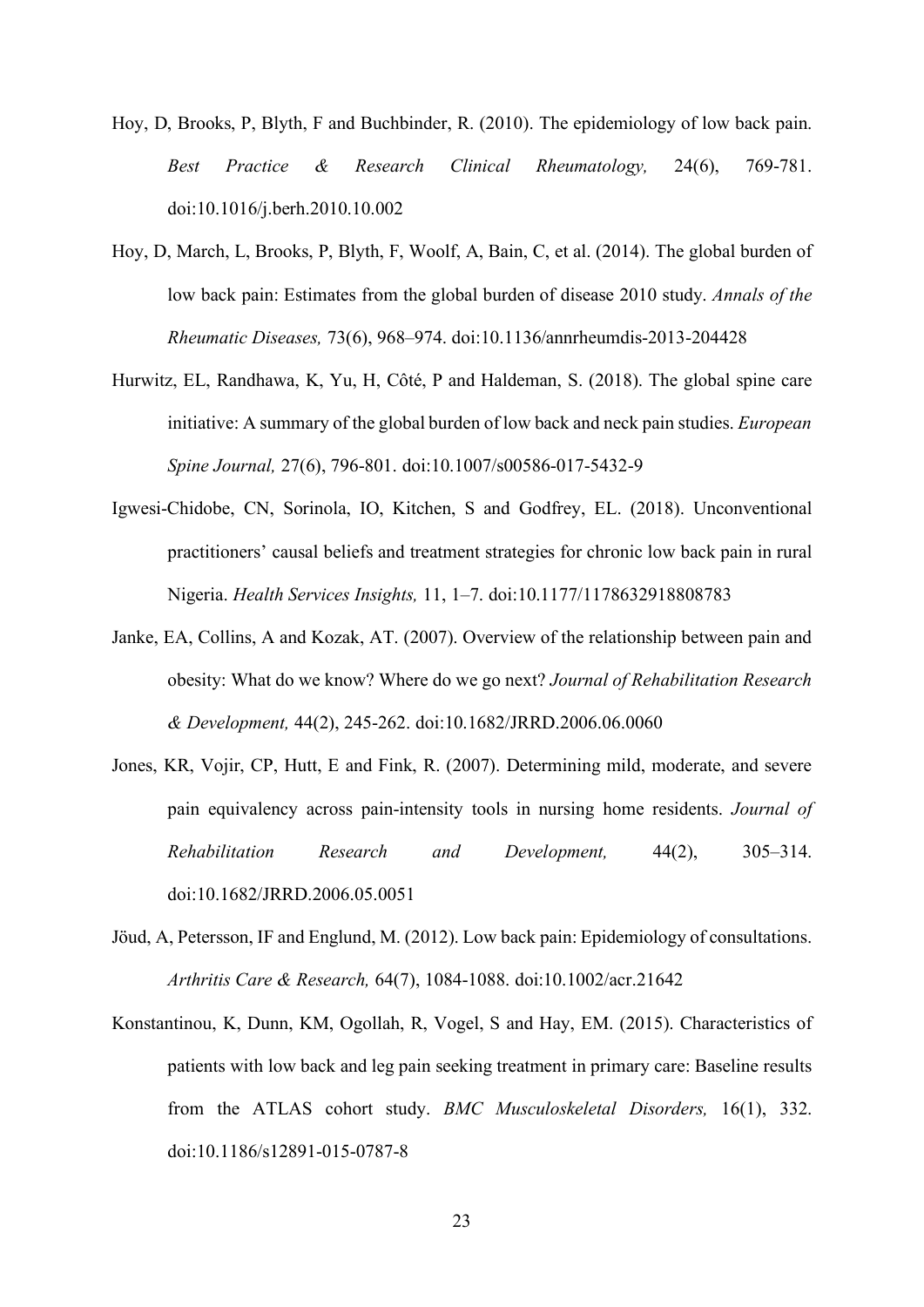- Kopansky-Giles, D, Johnson, CD, Haldeman, S, Chou, R, Côté, P, Green, BN, et al. (2018). The global spine care initiative: Resources to implement a spine care program. *European Spine Journal,* 27(6), 915-924. doi:10.1007/s00586-018-5725-7
- Ludwig, C, Luthy, C, Allaz, A-F, Herrmann, F and Cedraschi, C. (2018). The impact of low back pain on health-related quality of life in old age: Results from a survey of a large sample of Swiss elders living in the community. *European Spine Journal,* 27(5), 1157– 1165. doi:10.1007/s00586-017-5427-6
- Maher, C, Underwood, M and Buchbinder, R. (2017). Non-specific low back pain. *The Lancet,* 389(10070), 736-747. doi:10.1016/S0140-6736(16)30970-9
- Major-Helsloot, ME, Crous, LC, Grimmer-Somers, K and Louw, QA. (2014). Management of LBP at primary care level in South Africa: Up to standards? *African Health Sciences,* 14(3), 698-706. doi:10.4314/ahs.v14i3.28
- Mannion, AF, Wieser, S and Elfering, A. (2013). Association between beliefs and care-seeking behavior for low back pain. *Spine,* 38(12), 1016-1025. doi:10.1097/BRS.0b013e31828473b5
- McNutt, L-A, Wu, C, Xue, X and Hafner, JP. (2003). Estimating the relative risk in cohort studies and clinical trials of common outcomes. *American Journal of Epidemiology,* 157(10), 940-943. doi:10.1093/aje/kwg074
- Morris, LD, Daniels, KJ, Ganguli, B and Louw, QA. (2018). An update on the prevalence of low back pain in Africa: A systematic review and meta-analyses. *BMC Musculoskeletal Disorders,* 19(1), 196. doi:10.1186/s12891-018-2075-x
- Mortimer, M and Ahlberg, G. (2003). To seek or not to seek? Care-seeking behaviour among people with low-back pain. *Scandinavian Journal of Public Health,* 31(3), 194-203. doi:10.1080/14034940210134086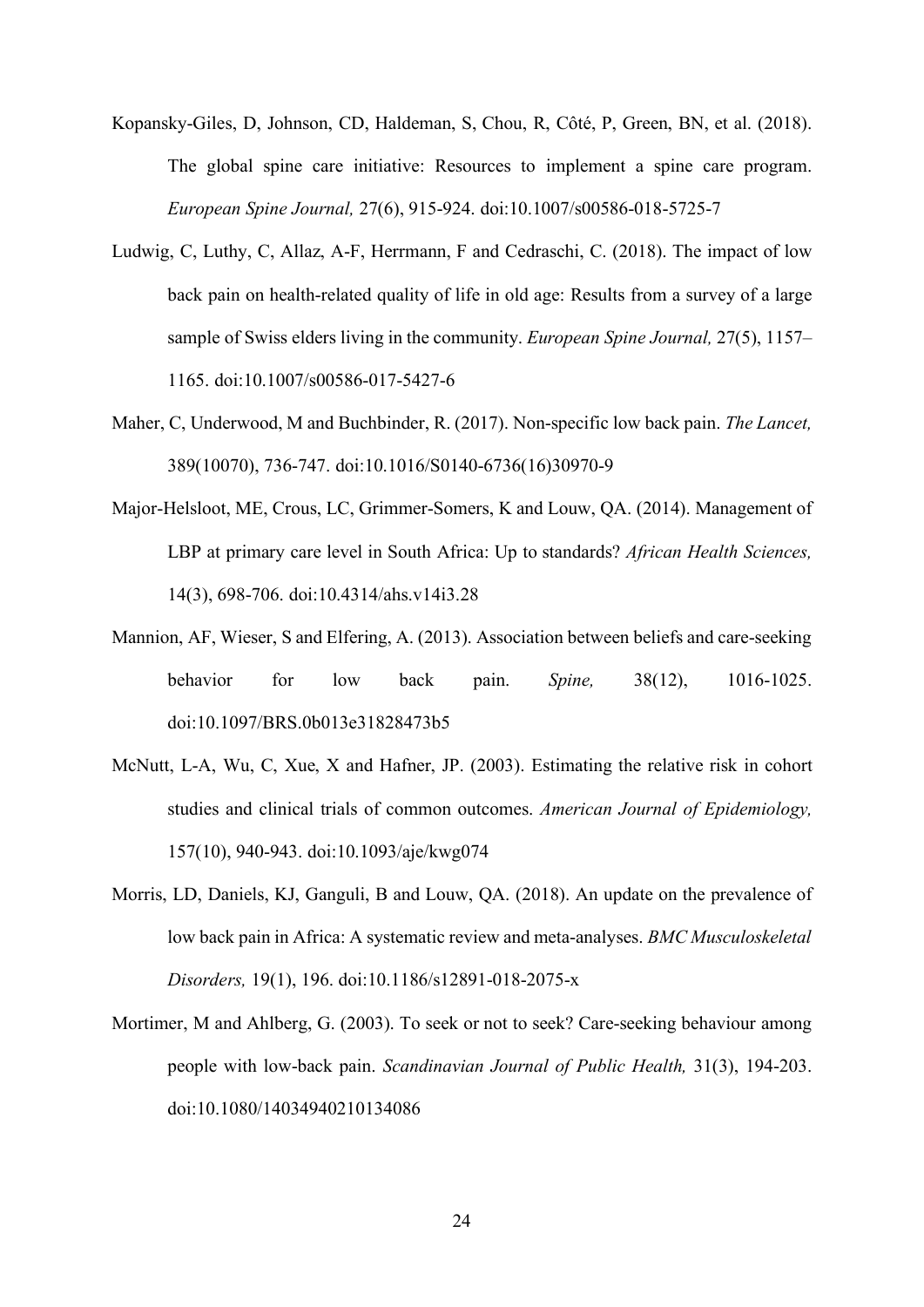- Murray, CJ, Vos, T, Lozano, R, Naghavi, M, Flaxman, AD, Michaud, C, et al. (2012). Disability-adjusted life years (DALYs) for 291 diseases and injuries in 21 regions, 1990–2010: A systematic analysis for the global burden of disease study 2010. *The Lancet,* 380(9859), 2197-2223. doi:10.1016/S0140-6736(12)61689-4
- Olah, ME, Gaisano, G and Hwang, SW. (2013). The effect of socioeconomic status on access to primary care: An audit study. *Canadian Medical Association Journal,* 185(6), E263- E269. doi:10.1503/cmaj.121383
- Ono, R, Yamazaki, S, Takegami, M, Suzukamo, Y, Konno, S, Kikuchi, S, et al. (2015). Patientreported disability in the general Japanese population was associated with medical care visits for low back pain, regardless of pain intensity. *Journal of Orthopaedic Science,* 20(4), 742-749. doi:10.1007/s00776-015-0719-3
- Oppong‐Yeboah, B and May, S. (2014). Management of low back pain in Ghana: A survey of self ‐ reported practice. *Physiotherapy Research International,* 19(4), 222-230. doi:10.1002/pri.1586
- Plénet, A, Gourmelen, J, Chastang, J-F, Ozguler, A, Lanoë, J-L and Leclerc, A. (2010). Seeking care for lower back pain in the French population aged from 30 to 69: The results of the 2002–2003 Decennale Sante survey. *Annals of Physical and Rehabilitation Medicine,* 53(4), 224-238. doi:10.1016/j.rehab.2010.03.006
- Qaseem, A, Wilt, TJ, McLean, RM and Forciea, MA. (2017). Noninvasive treatments for acute, subacute, and chronic low back pain: A clinical practice guideline from the American College of Physicians. *Annals of Internal Medicine,* 166(7), 514-530. doi:10.7326/M16-2367
- Ramond-Roquin, A, Pecquenard, F, Schers, H, Van Weel, C, Oskam, S and Van Boven, K. (2015). Psychosocial, musculoskeletal and somatoform comorbidity in patients with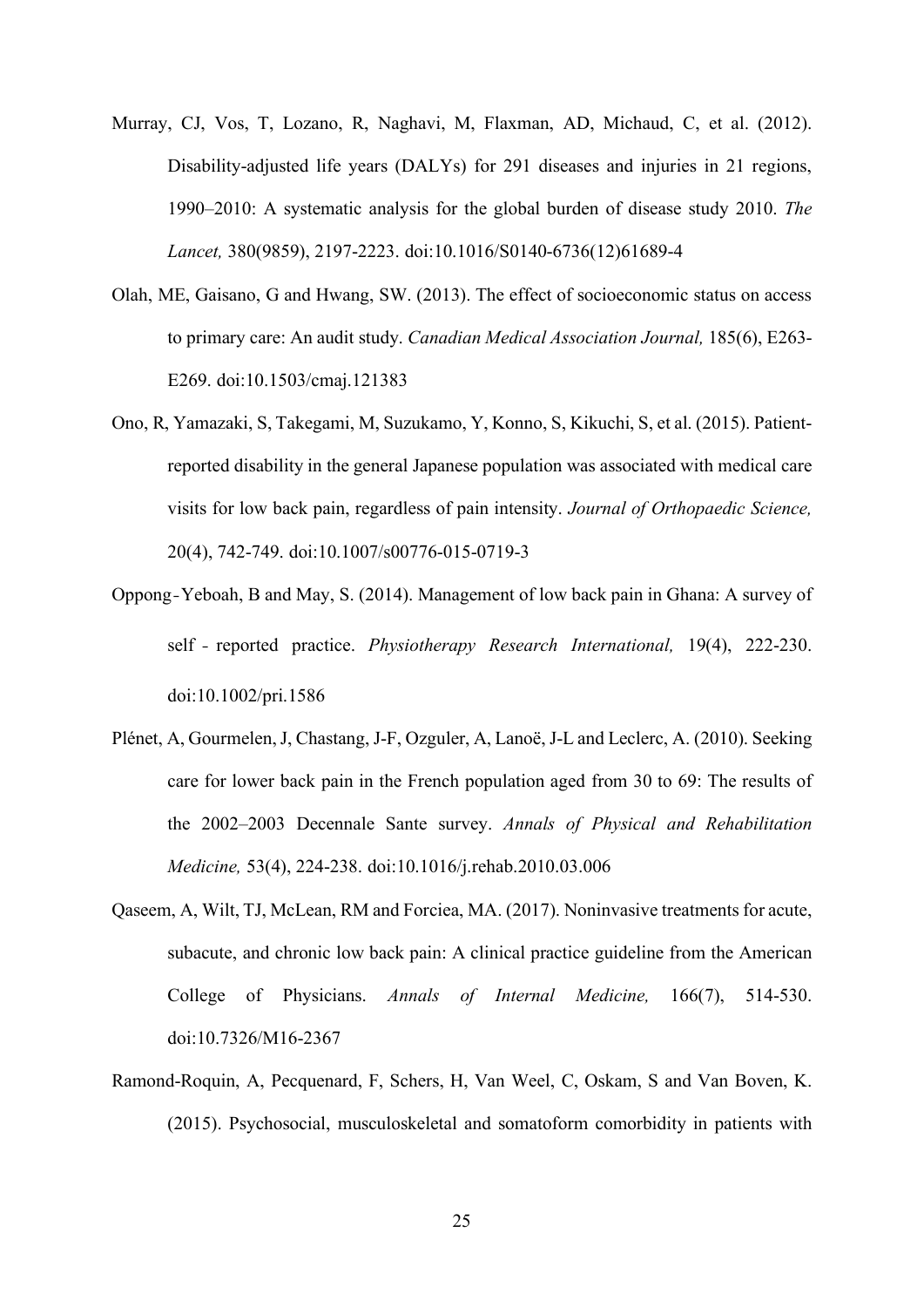chronic low back pain: Original results from the Dutch transition project. *Family Practice,* 32(3), 297–304. doi:10.1093/fampra/cmv027

- Sivertsen, B, Salo, P, Mykletun, A, Hysing, M, Pallesen, S, Krokstad, S, et al. (2012). The bidirectional association between depression and insomnia: The HUNT study. *Psychosomatic Medicine,* 74(7), 758-765. doi:10.1097/PSY.0b013e3182648619
- Stochkendahl, MJ, Kjaer, P, Hartvigsen, J, Kongsted, A, Aaboe, J, Andersen, M, et al. (2018). National clinical guidelines for non-surgical treatment of patients with recent onset low back pain or lumbar radiculopathy. *European Spine Journal,* 27(1), 60-75. doi:10.1007/s00586-017-5099-2
- Szpalski, M, Nordin, M, Skovron, M, Melot, C and Cukier, D. (1995). Health care utilization for low back pain in Belgium: Influence of sociocultural factors and health beliefs. *Spine,* 20(4), 431-442. doi:10.1097/00007632-199502001-00005
- Traeger, A, Henschke, N, Hübscher, M, Williams, CM, Kamper, SJ, Maher, CG, et al. (2015). Development and validation of a screening tool to predict the risk of chronic low back pain in patients presenting with acute low back pain: A study protocol. *BMJ Open,* 5(7), e007916. doi:10.1136/bmjopen-2015-007916
- Traeger, AC, Buchbinder, R, Elshaug, AG, Croft, PR and Maher, CG. (2019). Care for low back pain: Can health systems deliver? *Bulletin of the World Health Organization,* 97(6), 423–433. doi:10.2471/BLT.18.226050
- Vos, T, Flaxman, AD, Naghavi, M, Lozano, R, Michaud, C, Ezzati, M, et al. (2013). Years lived with disability (YLDs) for 1160 sequelae of 289 diseases and injuries 1990–2010: A systematic analysis for the global burden of disease study 2010. *The Lancet,* 380(9859), 2163-2196. doi:10.1016/S0140-6736(12)61729-2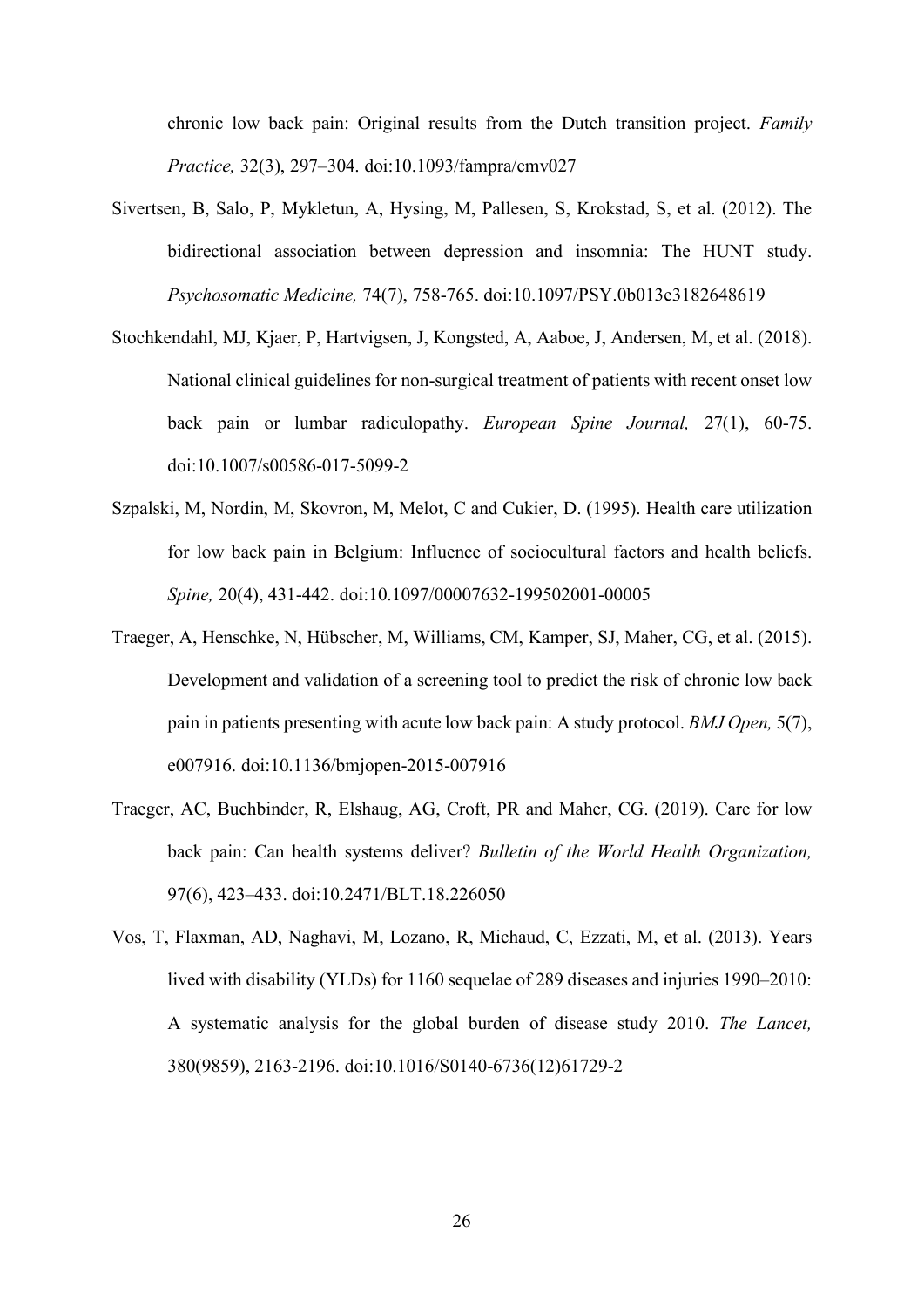- Wieser, S, Horisberger, B, Schmidhauser, S, Eisenring, C, Brügger, U, Ruckstuhl, A, et al. (2011). Cost of low back pain in Switzerland in 2005. *The European Journal of Health Economics,* 12(5), 455-467. doi:10.1007/s10198-010-0258-y
- Williams, JS, Ng, N, Peltzer, K, Yawson, A, Biritwum, R, Maximova, T, et al. (2015). Risk factors and disability associated with low back pain in older adults in low-and middleincome countries: Results from the WHO study on global AGEing and adult health (SAGE). *PLoS ONE,* 10(6), e0127880. doi:10.1371/journal.pone.0127880
- Woodhouse, A, Pape, K, Romundstad, PR and Vasseljen, O. (2016). Health care contact following a new incident neck or low back pain episode in the general population; the HUNT study. *BMC Health Services Research,* 16, 81. doi:10.1186/s12913-016-1326- 5
- World Health Organization. (2008). The World Health report 2008 primary health care (Now more than ever). Retrieved from [https://www.who.int/whr/2008/en/.](https://www.who.int/whr/2008/en/)
- Wynne-Jones, G, Dunn, KM and Main, CJ. (2008). The impact of low back pain on work: A study in primary care consulters. *European Journal of Pain,* 12(2), 180-188. doi:10.1016/j.ejpain.2007.04.006
- Zhu, D, Guo, N, Wang, J, Nicholas, S and Chen, L. (2017). Socioeconomic inequalities of outpatient and inpatient service utilization in China: Personal and regional perspectives. *International Journal for Equity in Health,* 16(1), 210. doi:10.1186/s12939-017-0706- 8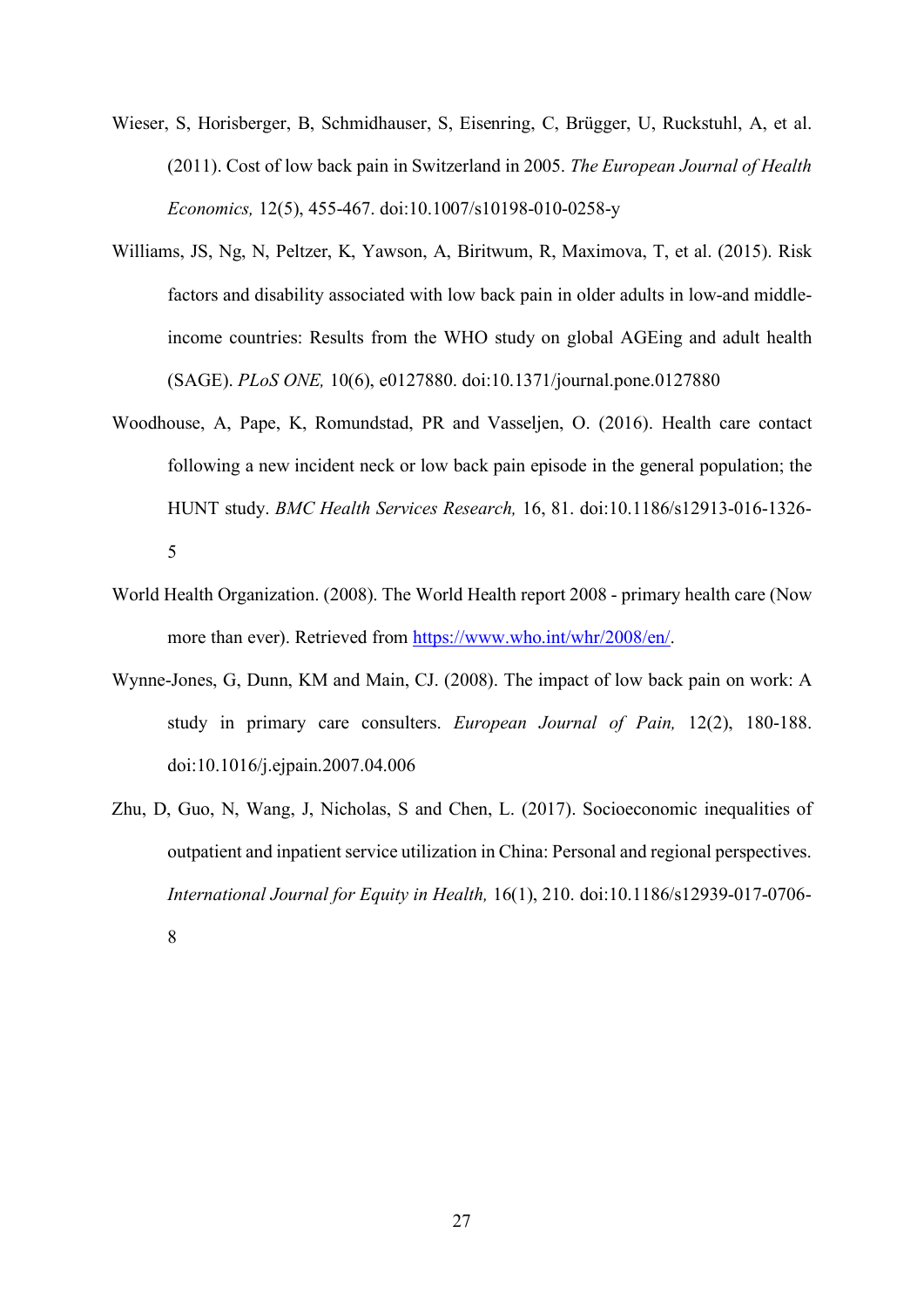# **Tables**

Table 1. Socio-demographic characteristics of the study participants  $(n=1812)$ 

| Characteristics                    | <b>Number</b> | $\frac{0}{0}$ |
|------------------------------------|---------------|---------------|
| <b>Sex</b>                         |               |               |
| Male                               | 984           | 54.3          |
| Female                             | 828           | 45.7          |
| Age (in years) $\delta$            | 38 (30-50)    |               |
| Ethnicity                          |               |               |
| Oromo                              | 1371          | 75.7          |
| Amhara                             | 264           | 14.6          |
| Gurage                             | 162           | 8.9           |
| Others <sup>!</sup>                | 15            | 0.8           |
| <b>Educational level</b>           |               |               |
| No formal education                | 302           | 16.6          |
| Elementary (grade 1-8)             | 650           | 35.9          |
| Secondary (grade 9-12)             | 339           | 18.7          |
| Technical/Vocational Certificate   | 123           | 6.8           |
| Diploma                            | 217           | 12.0          |
| First degree or higher             | 181           | 10.0          |
| <b>Residence</b>                   |               |               |
| Urban                              | 836           | 46.1          |
| Rural                              | 976           | 53.9          |
| <b>Marital status</b>              |               |               |
| Single/never married               | 330           | 18.2          |
| Married                            | 1199          | 66.2          |
| Cohabited <sup>¶</sup>             | 44            | 2.4           |
| Separated                          | 47            | 2.6           |
| Divorced                           | 73            | 4.0           |
| Widowed                            | 119           | 6.6           |
| <b>Living condition</b>            |               |               |
| Living with family                 | 1540          | 85.0          |
| Living with nonfamily members      | 76            | 4.2           |
| Living alone                       | 196           | 10.8          |
| Household family size <sup>§</sup> | $4(3-6)$      |               |
| Occupation                         |               |               |
| Farmer                             | 608           | 33.5          |
| Merchant                           | 397           | 21.9          |
| Government employee                | 355           | 19.6          |
| Student                            | 195           | 10.8          |
| NGO employee                       | 101           | 5.6           |
| Retired and not working            | 44            | 2.4           |
| Others $\ddagger$                  | 112           | 6.2           |

!Kambata, Silte, Hadiya, Tigre; NGO: non-governmental organisation; §median (interquartile range); ¶couple not officially married but living

together as a wife/husband; ‡daily labourer; running own business, casual job, micro and small enterprise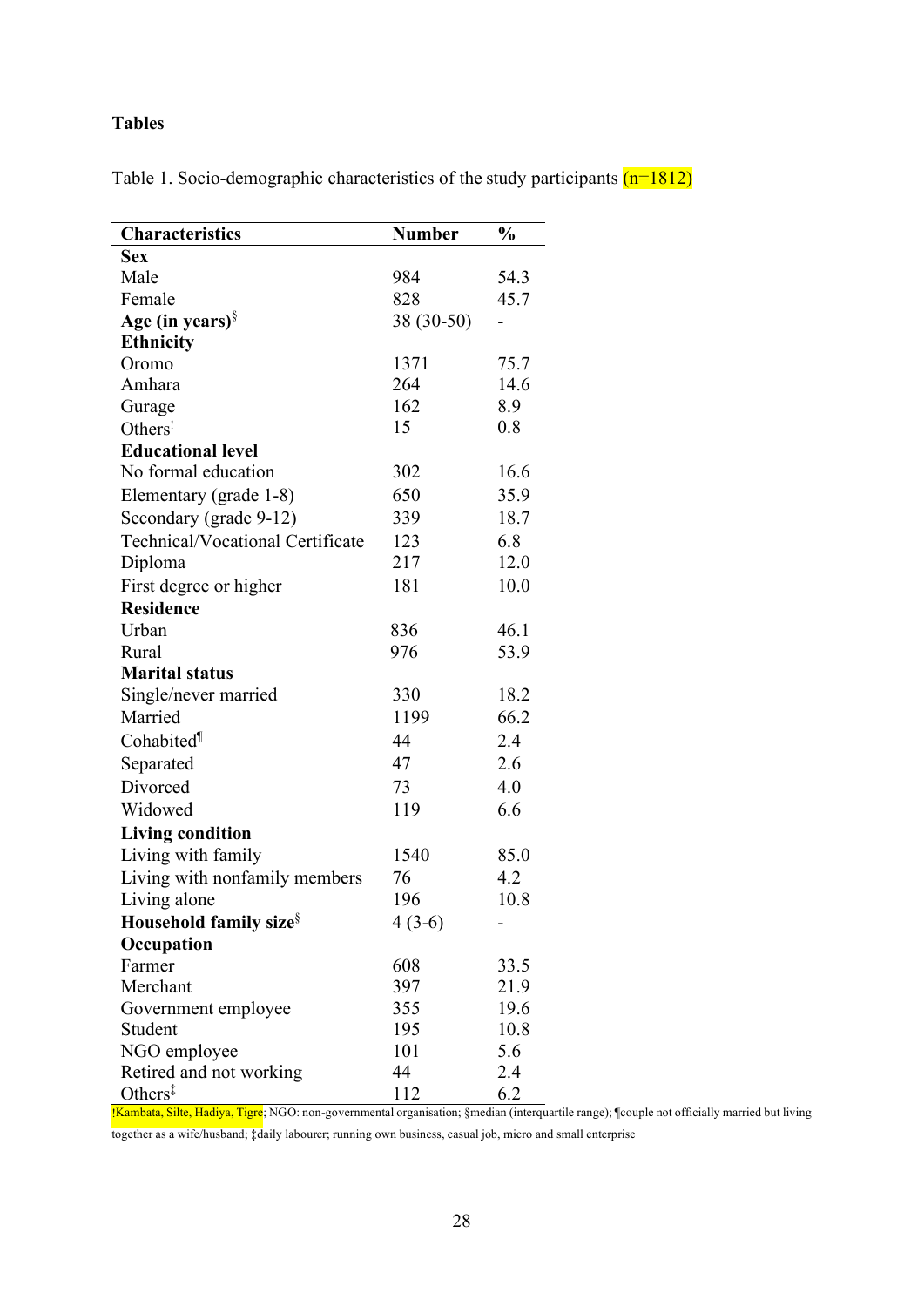| Kebele/ward   | Ever used health care |               |                | Used health care in the past<br>one-year |               |               |                | <b>Total</b>  |      |
|---------------|-----------------------|---------------|----------------|------------------------------------------|---------------|---------------|----------------|---------------|------|
|               | Yes                   |               | N <sub>0</sub> |                                          | Yes           |               | N <sub>0</sub> |               |      |
|               | <b>Number</b>         | $\frac{0}{0}$ | <b>Number</b>  | $\frac{0}{0}$                            | <b>Number</b> | $\frac{0}{0}$ | Number         | $\frac{6}{6}$ |      |
| Woliso-01     | 109                   | 26.8          | 297            | 73.2                                     | 88            | 21.7          | 318            | 78.3          | 406  |
| Woliso-02     | 130                   | 30.2          | 300            | 69.8                                     | 103           | 24.0          | 327            | 76.0          | 430  |
| Adami Wedessa | 55                    | 22.3          | 192            | 77.7                                     | 46            | 18.6          | 201            | 81.4          | 247  |
| Gambella Goro | 92                    | 39.3          | 142            | 60.7                                     | 69            | 29.5          | 165            | 70.5          | 234  |
| Sonkolle      | 114                   | 42.5          | 154            | 57.5                                     | 100           | 37.3          | 168            | 62.7          | 268  |
| Meti Walga    | 154                   | 67.8          | 73             | 32.2                                     | 137           | 60.4          | 90             | 39.6          | 227  |
| Total         | 654                   | 36.1          | 1158           | 63.9                                     | 543           | 30.0          | 1269           | 70.0          | 1812 |

Table 2. Health care utilisation characteristics of people with LBP in Ethiopia  $(n=1812)$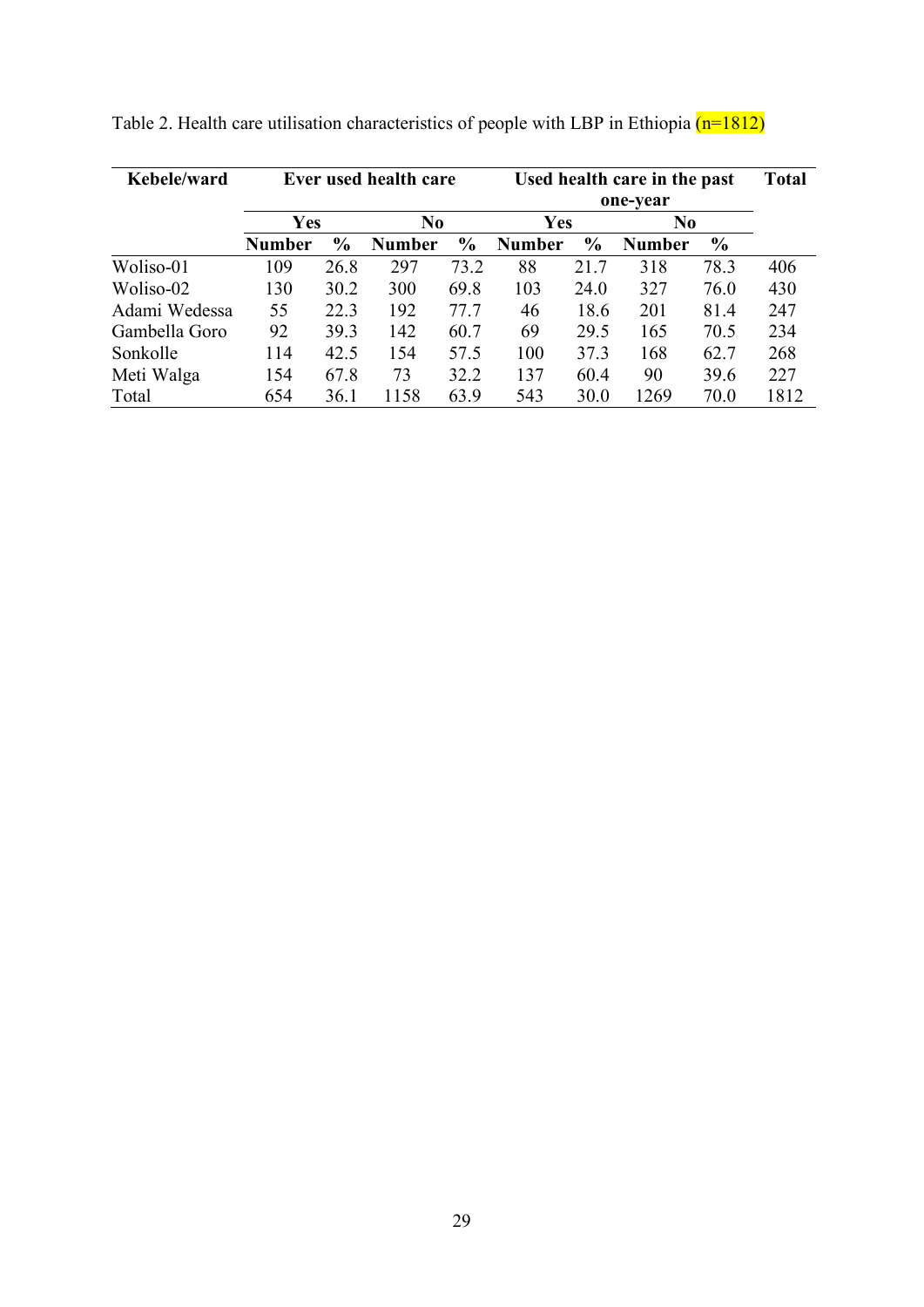Table 3. Socio-demographic factors and lifestyle habits influencing health care utilisation for

LBP

| <b>Factors</b>                                                 | PR (95% CI)       | p-value | <b>APR (95% CI)</b> | p-value |
|----------------------------------------------------------------|-------------------|---------|---------------------|---------|
| Sex (male <sup>†</sup> )                                       |                   |         |                     |         |
| Female                                                         | $0.85$ (.74-0.98) | 0.031   | $0.92(0.79-1.06)$   | 0.223   |
| Age, in years $(18-29^{\dagger})$                              |                   |         |                     |         |
| 30-39                                                          | $1.51(1.19-1.92)$ | < 0.001 | $1.54(1.22-1.97)$   | < 0.001 |
| 40-49                                                          | $1.76(1.39-2.26)$ | < 0.001 | $1.80(1.41-2.32)$   | < 0.001 |
| $\geq 50$                                                      | $2.17(1.75-2.73)$ | < 0.001 | $2.42(1.93-3.07)$   | < 0.001 |
| Educational level (No formal<br>education <sup>†</sup> )       |                   |         |                     |         |
| Elementary (grade 1-8)                                         | $1.11(0.90-1.38)$ | 0.344   | $1.40(1.14-1.75)$   | 0.002   |
| Secondary (grade 9-12)                                         | $1.04(0.81-1.32)$ | 0.776   | $1.50(1.17-1.92)$   | 0.002   |
| Technical/Vocational certificate                               | $0.89(0.61-1.24)$ | 0.498   | $1.30(0.89-1.83)$   | 0.152   |
| Diploma                                                        | $0.78(0.57-1.05)$ | 0.107   | $0.97(0.71-1.32)$   | 0.865   |
| First degree or higher                                         | $1.42(1.10-1.82)$ | 0.007   | $1.68(1.31-2.16)$   | < 0.001 |
| Residence (Urban <sup>†</sup> )                                |                   |         |                     |         |
| Rural                                                          | $1.58(1.36-1.84)$ | < 0.001 | $1.69(1.44-1.99)$   | < 0.001 |
| Marital status (Single <sup>†</sup> )                          |                   |         |                     |         |
| Married                                                        | $1.89(1.50-2.43)$ | < 0.001 | $1.43(1.10-1.90)$   | 0.010   |
| Cohabited                                                      | $0.88(0.38-1.65)$ | 0.715   | $0.80(0.35-1.50)$   | 0.543   |
| Separated                                                      | $1.29(0.69-2.15)$ | 0.382   | $1.01(0.53-1.71)$   | 0.977   |
| Divorced                                                       | $0.98(0.54-1.62)$ | 0.940   | $0.70(0.38-1.18)$   | 0.219   |
| Widowed                                                        | $1.90(1.34-2.65)$ | < 0.001 | $1.23(0.84-1.79)$   | 0.284   |
| Living with (Nuclear family <sup>†</sup> )                     |                   |         |                     |         |
| Non-nuclear family                                             | $0.54(0.31-0.84)$ | 0.015   | $0.68(0.39-1.08)$   | 0.136   |
| Alone                                                          | $0.62(0.46-0.82)$ | 0.002   | $0.74(0.54-0.97)$   | 0.045   |
| Smoking status (Current<br>smoker <sup>†</sup> )               |                   |         |                     |         |
| Former smoker                                                  | $2.12(1.36-3.58)$ | 0.002   | $0.74$ $(.55-0.99)$ | 0.047   |
| Never smoked                                                   | $1.12(0.75-1.84)$ | 0.627   | $1.03(0.89-1.25)$   | 0.693   |
| Alcohol consumption status<br>(Current consumer <sup>†</sup> ) |                   |         |                     |         |
| Former consumer                                                | $1.86(1.55-2.23)$ | < 0.001 | $0.68(0.59-0.78)$   | < 0.001 |
| Never consumed                                                 | $0.90(0.76-1.07)$ | 0.207   | $1.03(0.97-1.10)$   | 0.403   |
| Khat chewing status (Current<br>$chewer†$ )                    |                   |         |                     |         |
| Former chewer                                                  | $1.74(1.18-2.56)$ | 0.005   | $0.91(0.73-1.10)$   | 0.380   |
| Never chewed                                                   | $1.25(0.95-1.70)$ | 0.137   | $0.95(0.86-1.06)$   | 0.291   |

PR: Prevalence Ratio (unadjusted); APR: Adjusted Prevalence Ratio; CI: Confidence interval; †Reference category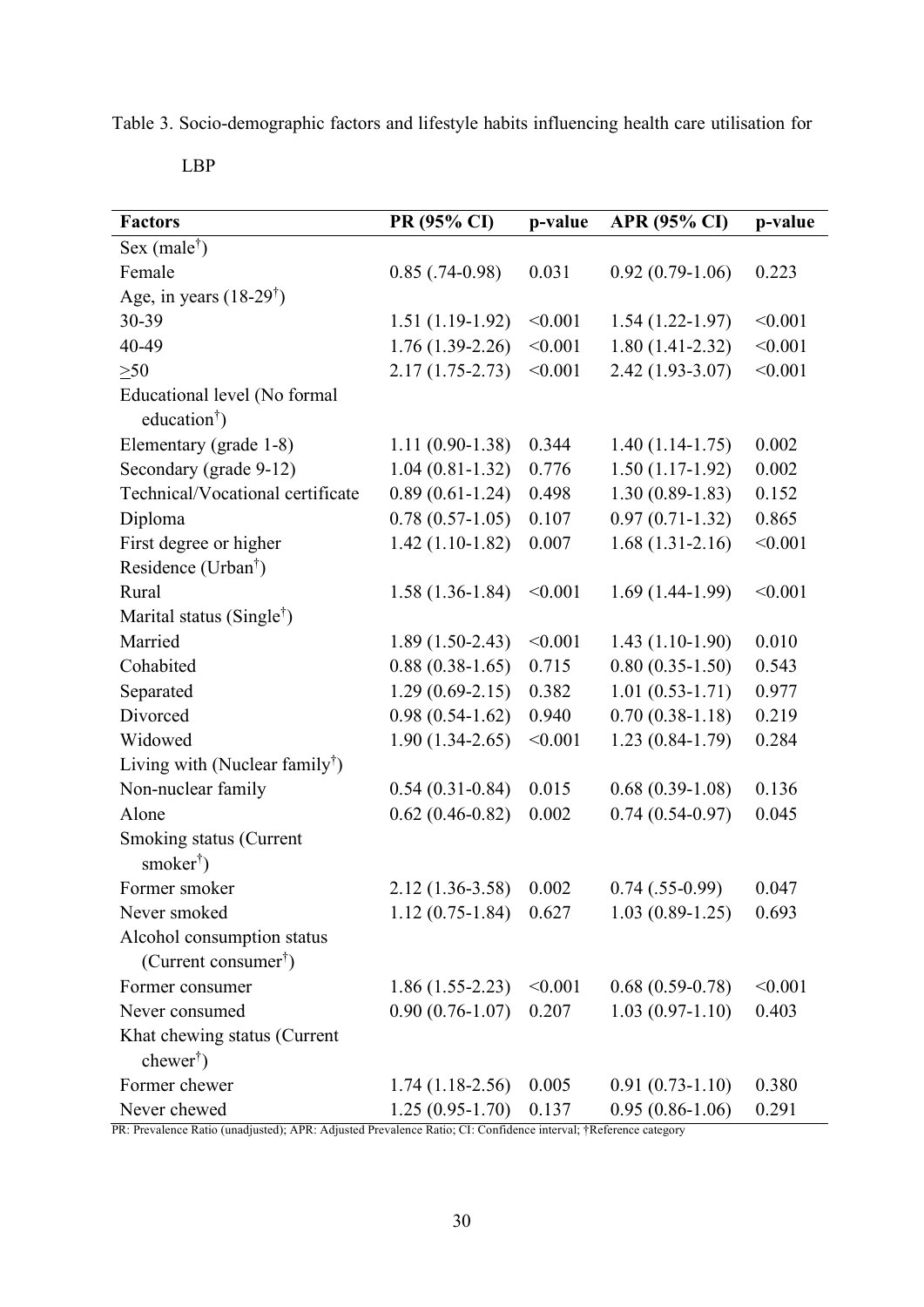Table 4. Beliefs about pain, pain and general health related factors influencing health care

utilisation for LBP

| <b>Factors</b>                                                                            | PR (95% CI)         | p-value | <b>APR (95% CI)</b> | p-value |
|-------------------------------------------------------------------------------------------|---------------------|---------|---------------------|---------|
| Beliefs about LBP (Positive beliefs <sup>†</sup> )                                        |                     |         |                     |         |
| Negative beliefs                                                                          | $1.62(1.40-1.89)$   | < 0.001 | $1.72(1.48-2.00)$   | < 0.001 |
| Duration of the pain (Less than one-month <sup>†</sup> )                                  |                     |         |                     |         |
| 1-3month                                                                                  | $1.09(0.70-1.72)$   | 0.713   | $0.92(0.61-1.43)$   | 0.703   |
| Greater than 3-month, but less than one-year                                              | $1.63(1.15-2.43)$   | 0.010   | $1.18(0.84-1.74)$   | 0.382   |
| 1-5 years                                                                                 | $2.12(1.51-3.15)$   | < 0.001 | $1.31(0.94-1.94)$   | 0.143   |
| $>5$ years                                                                                | $2.11(1.46-3.18)$   | < 0.001 | $1.15(0.80-1.74)$   | 0.467   |
| Pain spread down to the leg(s) $(No^{\dagger})$                                           |                     |         |                     |         |
| Yes                                                                                       | $1.75(1.45-2.06)$   | < 0.001 | $1.26(1.04-1.51)$   | 0.011   |
| Pain interference with daily activities (Not<br>at all <sup><math>\dagger</math></sup> )  |                     |         |                     |         |
| A little bit                                                                              | $2.17(1.57-3.04)$   | < 0.001 | $3.00(1.70-4.90)$   | < 0.001 |
| Somewhat                                                                                  | $3.90(2.95-5.30)$   | < 0.001 | $4.53(2.62 - 7.22)$ | < 0.001 |
| Quite a bit                                                                               | $3.25(2.41-4.47)$   | < 0.001 | $3.82(2.20-6.09)$   | < 0.001 |
| Very much                                                                                 | $3.72(2.63 - 5.30)$ | < 0.001 | $4.86(2.53-8.65)$   | < 0.001 |
| Pain interference with social activities (Not<br>at all <sup><math>\dagger</math></sup> ) |                     |         |                     |         |
| A little bit                                                                              | $1.85(1.38-2.53)$   | < 0.001 | $0.63(0.42-1.06)$   | 0.045   |
| Somewhat                                                                                  | 3.38 (2.62-4.47)    | < 0.001 | $0.86(0.60-1.41)$   | 0.493   |
| Quite a bit                                                                               | $2.60(1.97-3.51)$   | < 0.001 | $0.66(0.46-1.11)$   | 0.068   |
| Very much                                                                                 | 2.94 (2.09-4.12)    | < 0.001 | $0.63(0.37-1.17)$   | 0.111   |
| Days off work due to LBP $(No^{\dagger})$                                                 |                     |         |                     |         |
| Yes                                                                                       | $4.22(3.66-4.88)$   | < 0.001 | $3.71(3.15-4.36)$   | < 0.001 |
| Pain intensity (Mild <sup>†</sup> )                                                       |                     |         |                     |         |
| Moderate                                                                                  | $1.62(1.37-1.90)$   | < 0.001 | $1.29(1.10-1.51)$   | 0.002   |
| Severe                                                                                    | $1.31(1.10-1.56)$   | 0.002   | $1.23(1.03-1.45)$   | 0.018   |
| Additional spinal pain $(No^{\dagger})$                                                   |                     |         |                     |         |
| Yes                                                                                       | $2.56(2.25-2.92)$   | < 0.001 | $1.30(1.15-1.49)$   | < 0.001 |
| Self-rated health status in the past year<br>(Excellent <sup>†</sup> )                    |                     |         |                     |         |
| Very good                                                                                 | $1.46(1.01-2.24)$   | 0.060   | $1.50(1.04-2.31)$   | 0.042   |
| Good                                                                                      | $2.89(2.01-4.40)$   | < 0.001 | $3.31(2.30-5.03)$   | < 0.001 |
| Fair                                                                                      | $2.52(1.65-3.98)$   | < 0.001 | $2.89(1.90-4.56)$   | < 0.001 |
| Poor                                                                                      | $3.07(1.88-5.04)$   | < 0.001 | $3.25(2.00-5.31)$   | < 0.001 |
| Self-rated current health status (Excellent <sup>†</sup> )                                |                     |         |                     |         |
| Very good                                                                                 | $1.89(1.38-2.71)$   | < 0.001 | $1.94(1.41-2.77)$   | < 0.001 |
| Good                                                                                      | $2.45(1.79-3.49)$   | < 0.001 | $2.42(1.76-3.45)$   | < 0.001 |
| Fair                                                                                      | $1.13(0.77-1.70)$   | 0.549   | $1.27(0.85-1.93)$   | 0.243   |
| Poor                                                                                      | $1.97(1.20-3.14)$   | 0.005   | $2.03(1.24-3.26)$   | 0.004   |
| Depressive symptoms (Normal <sup>†</sup> )                                                |                     |         |                     |         |
| Borderline case                                                                           | $0.77(0.65-0.90)$   | 0.002   | $0.79(0.66-0.93)$   | 0.004   |
| Case                                                                                      | $0.90(0.72-1.11)$   | 0.348   | $0.85(0.68-1.05)$   | 0.141   |
| Insomnia $(No^{\dagger})$                                                                 |                     |         |                     |         |
| Yes                                                                                       | $1.39(1.20-1.60)$   | < 0.001 | $1.34(1.15-1.54)$   | < 0.001 |

PR: Prevalence Ratio; APR: Adjusted Prevalence Ratio; CI: Confidence interval; †Reference category